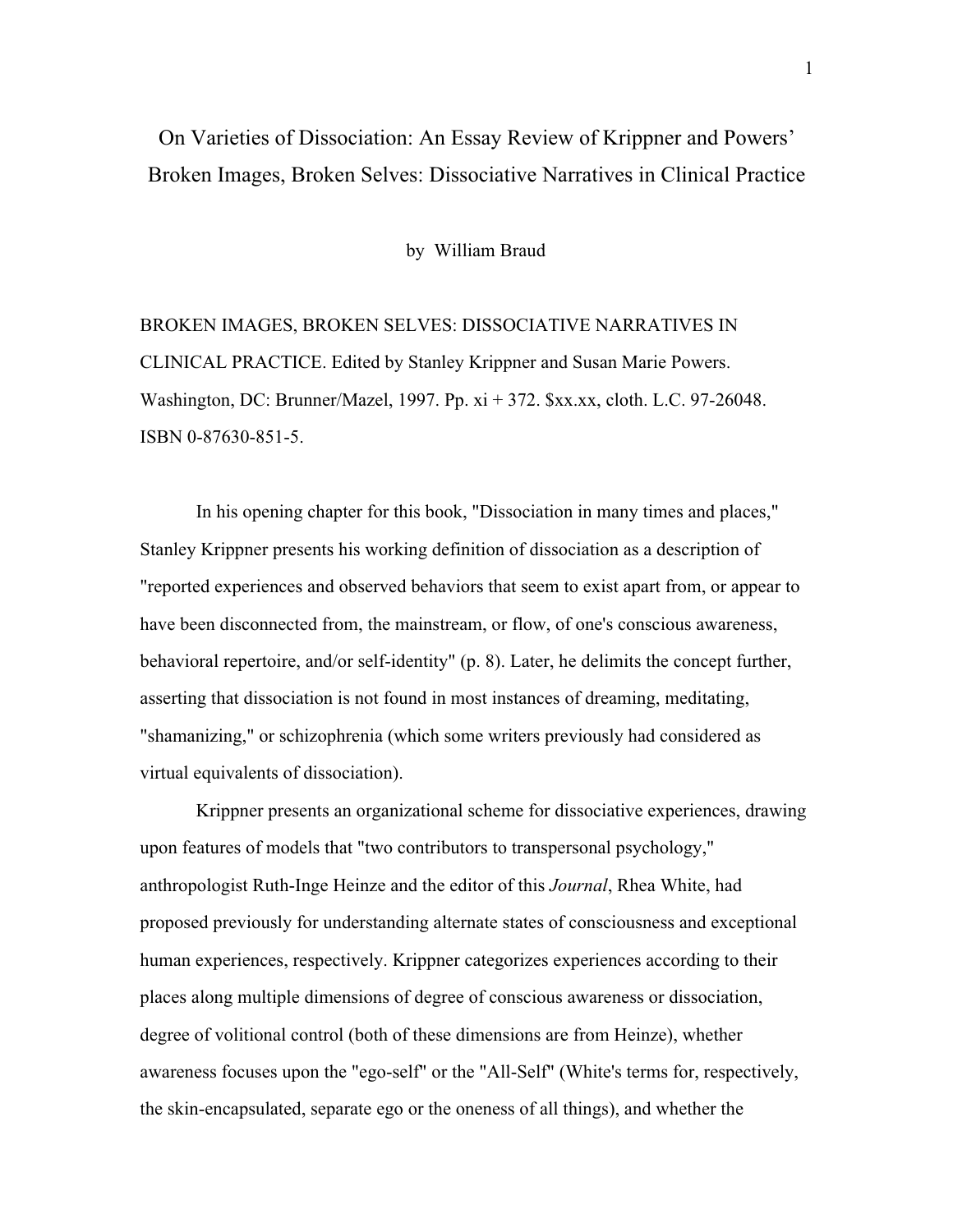experience is "life potentiating" or "life depotentiating" (again, White's terms). Krippner uses this classification scheme to describe dissociative events he has observed on five continents over four decades, giving us a cross-cultural perspective on the varieties of dissociative experiences.

Krippner's travelogue of dissociation observations helps us appreciate the vast range of dissociative and related experiences as well as the variety of functions the experiences can serve. The chronicled experiences include: a Santería mediumistic ritual in Cuba; ventriloquist Edgar Bergen hearing, with astonishment, the wisdom of his own dummy, Charlie McCarthy ("What [Charlie] says is so much more than anything I know!"; p. 5); the familiar adventures of Robert Louis Stevenson's *Dr. Jekyll and Mr. Hyde*; Chris Costner Sizemore's multiple personalities (whose initial 3 "alters," popularized in the book and movie, *The Three Faces of Eve*, later grew to 22 ); possession trances at folk healing centers in Puerto Rico; channeled writings of a Brazilian medium; a beautiful Patience Worth poem (channeled through Pearl Curran in the early 1900s); facilitated creative artistic and musical performances in research participants who were hypnotized by Russian neuropsychologist Vladimir Raikov and told to take on the identities of talented figures such as Raphael, Rachmaninoff, and Fritz Kreisler; out-of-body experients who report encountering the All-Self through controlled dissociation; glossolalia episodes; entranced Balinese ritual performers; an Indonesian shaman whose call to shamanize and heal came in a dream; a recounting of Gopi Krishna's kundalini awakening; Jack Schwartz's controlled dissociation for pain management; and sexually abused children who protect themselves by dissociating.

These instances of both controlled and uncontrolled dissociation are balanced by descriptions of experiences from other dimensional spaces of the model—cases of controlled and uncontrolled enhanced awareness in which there are or are not major shifts in the ego-self or encounters with the All-Self. Among these categories, Krippner finds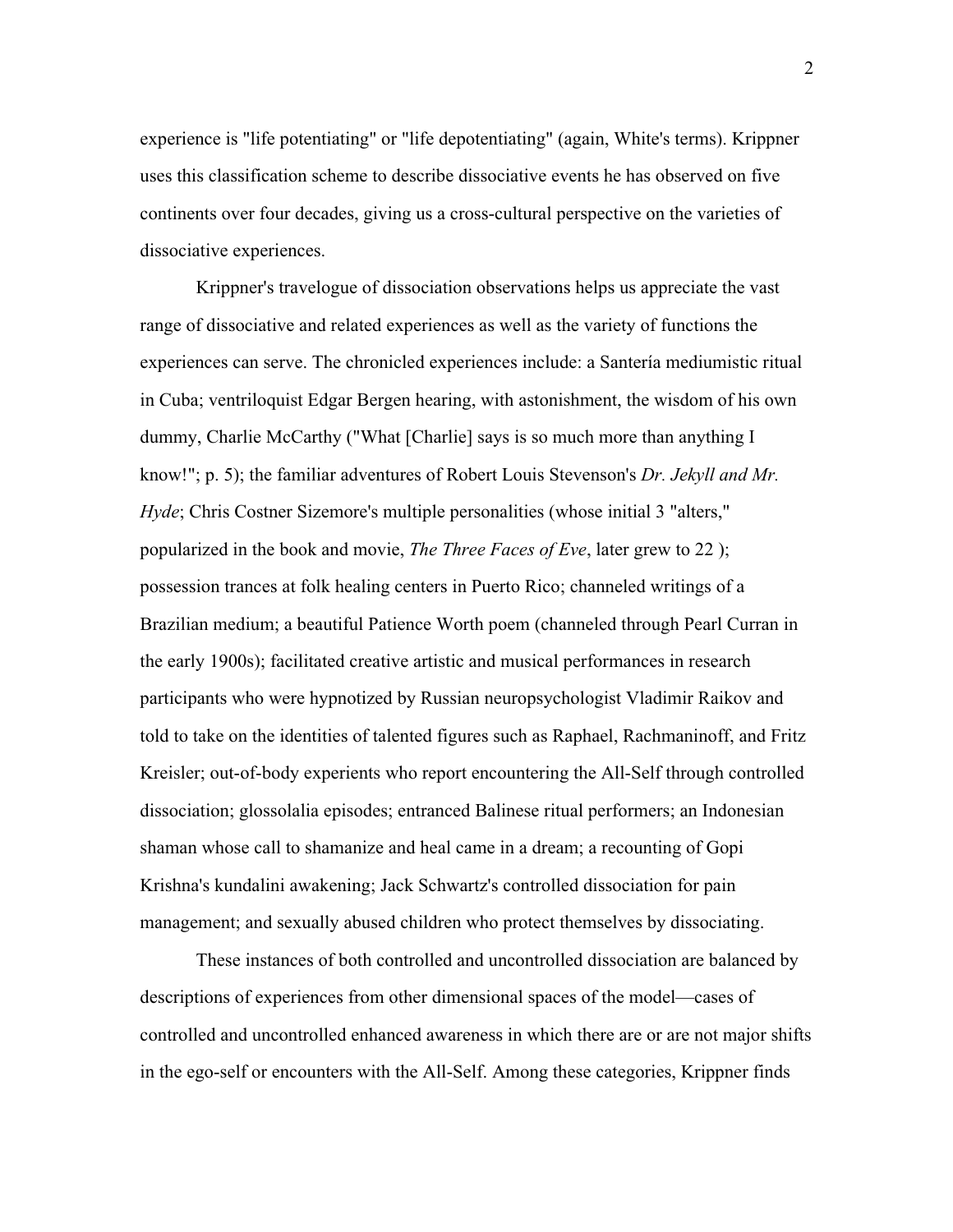places for his Maimonides hypnosis and relaxation telepathy experiments and for other exceptional human experiences.

Krippner closes his chapter by pointing out that the examples he has cited demonstrate that dissociation can be sometimes life-depotentiating, maladaptive, and "negative," and sometimes life-potentiating, adaptive, and "positive." He suggests that the term "dissociation" no longer needs to be reified or pathologized; instead, it "can even be viewed as a basic skill or capacity similar to imagination and absorption" (p. 33). It can have positive uses such as tuning out boring conversations, aiding in pain control by distancing oneself from the source of the pain, fostering creativity through fantasizing and musing, and empowering its practitioners in certain cultural contexts in which the ability is socially adaptive and valued. Krippner urges that further hermeneutic and phenomenological research be applied to dissociative narratives to help clarify the various issues involved, and he calls for an increase in cross-cultural research on these phenomena.

I found this chapter to be a good introductory overview of various forms of dissociation, and I valued its frequent reminders of some of the positive uses of dissociation. The four-factor model provided a helpful organizational device for the chapter's content. I appreciated Krippner's echoing of Kenneth Gergen's useful caveat that terms such as "dissociation" and their explanations and meanings are constructed by particular cultures, at particular times, for particular purposes, and that it may be unwise to reify such constructs or impose our own understandings of them onto other persons or other cultures. Krippner approvingly cites Gergen's recognition that the term "dissociation" is a negative one as it is currently used—a term that tends to "discredit the individual, drawing attention to problems, shortcomings, or incapacities" (p. 31). In fact, I would have preferred the editors and other contributors to the book to have used a more neutral designation, such as "dissociative possibilities," rather than the pathologysuggesting label "dissociative disorders," here and throughout the book.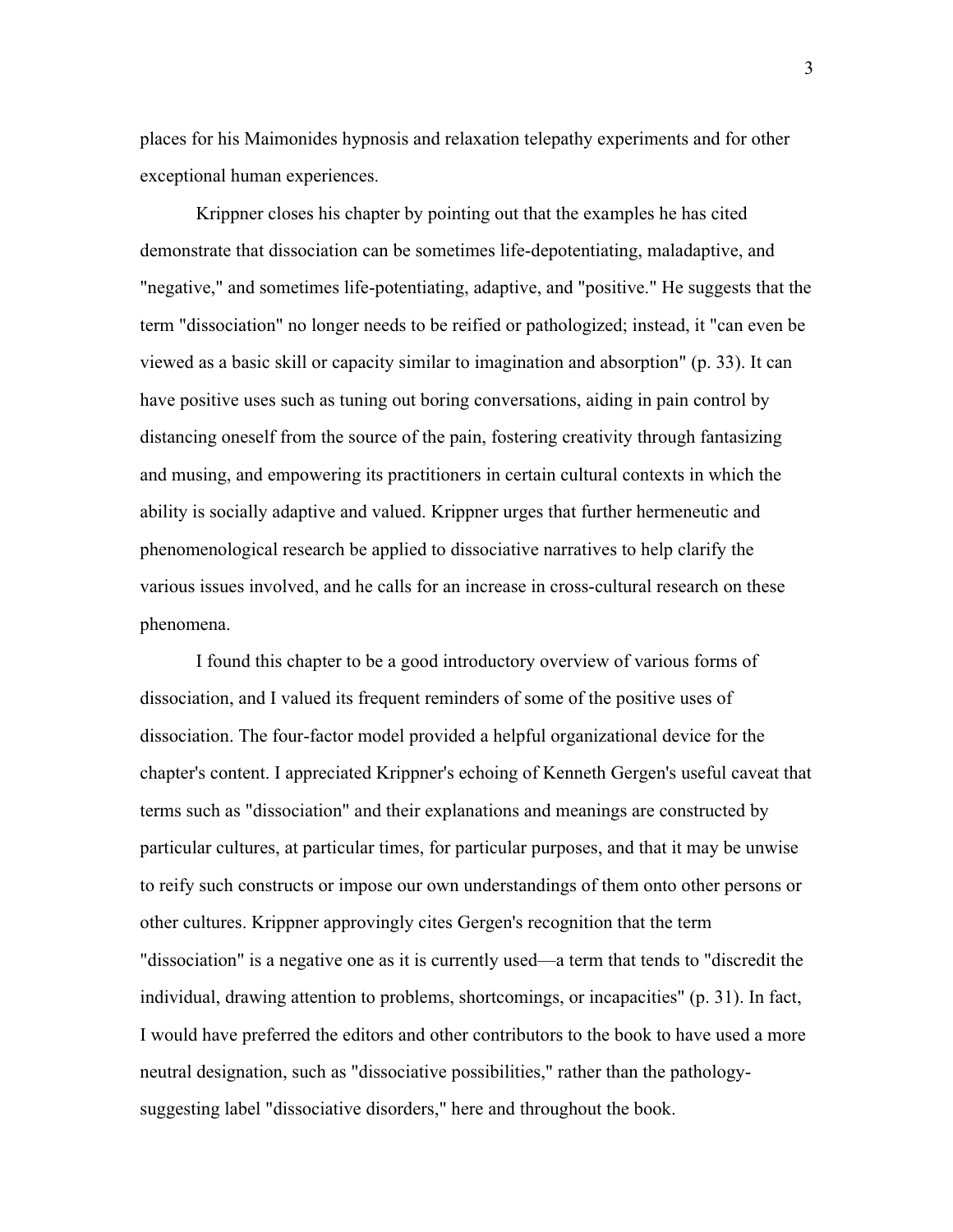I was glad to find Krippner's comment that the present "revival of interest [in dissociation] may be but one blip in Ellenberger's (1970) registry of the cycles in psychotherapists' interest in dissociative disorders" (p. 31). He is referring, of course, to H. F. Ellenberger's magnificent, encyclopedic, and deliciously scholarly volume that traces the history and development of thinking about the nature of the unconscious. I enjoyed Krippner's reminders of some of the things old-timers such as Pierre Janet, William James, and others had to say about dissociation and related phenomena. However, I feel he missed an opportunity to mention how contributions of F. W. H. Myers, W. F. Prince, and Morton Prince were important and relevant to the topic at hand. How often do we find that the contemporary big ideas about topics of current interest are but footnotes and pale reflections of the even larger and richer thoughts originated by the earliest investigators of these same subjects? I frequently find myself agreeing with a sentiment that Freud once expressed to Wilhelm Fliess, "It is the oldest ideas which are the most useful, as I am belatedly finding out" (Freud, 1896/1954, p. 157).

I think there is an excellent reason for returning to the writings, thoughts, and conceptualizations of earlier investigators in the context of *psychological* topics. This is because their subject matter was readily at hand, and it was always possible for keen and thoughtful observers to make accurate and valid observations and interpretations about themselves and others. The actions and behavior patterns of others were directly observable, as were the observers' own inner experiences; the inner experiences of others were indirectly knowable through their verbal reports and through inferences from their observable actions and traces. Similarly, the earth, the sky, the animals, and the plants were ever available to naturalistic observations. Given this ready availability—and sufficient time to dwell on these things—a great deal could be learned relatively quickly. The knowledge curve, with respect to the ordinary natural world and with respect to human psychology, would have a logarithmic shape—increasing very quickly and sharply at first, then leveling off. Both as a species and as individuals, we could quickly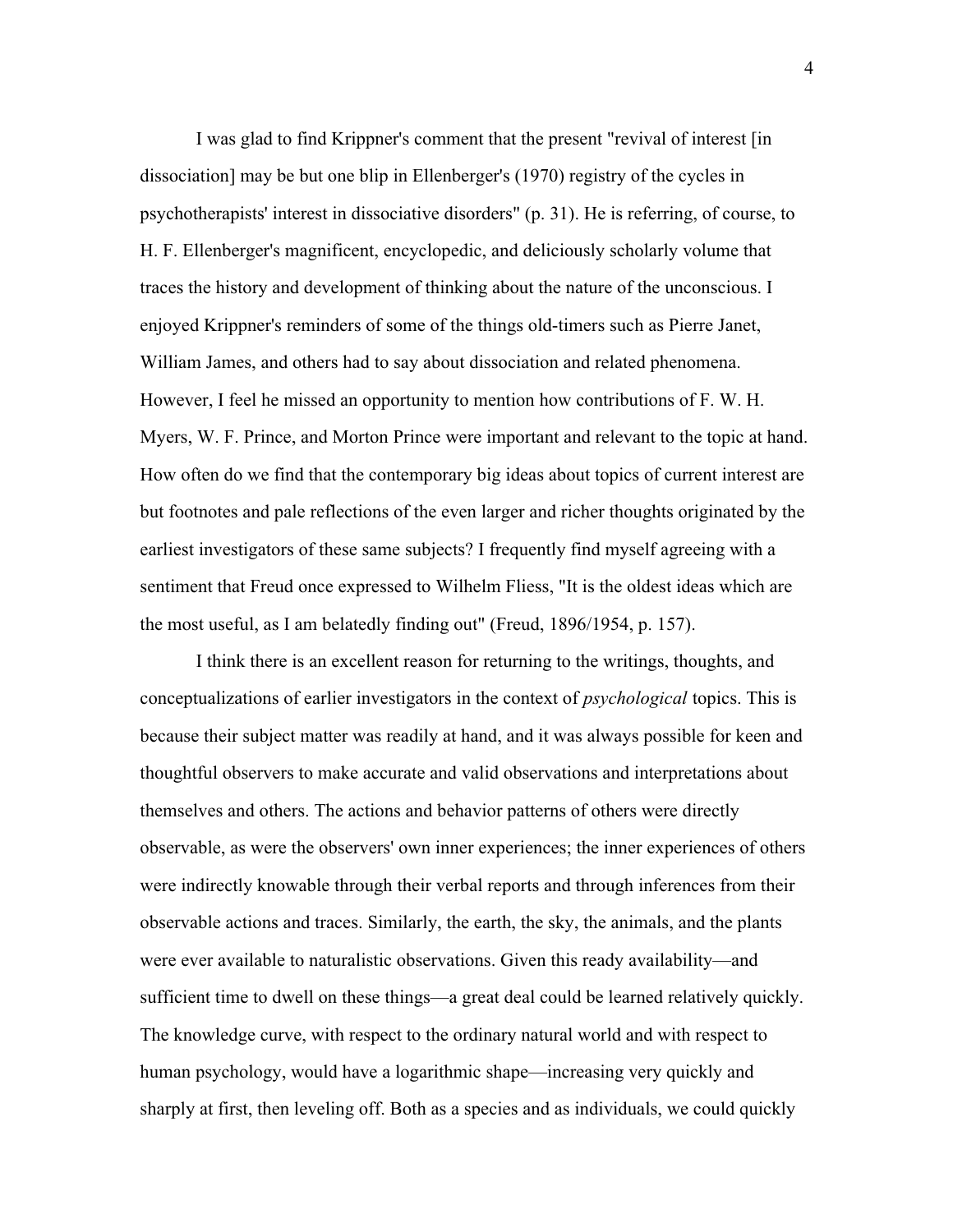gain important stores of knowledge, particularly about human nature. Psychologists, philosophers, novelists, poets, artists, and the public at large could quickly penetrate to the hearts of things. It may be only with respect to what is ordinarily *invisible* (the tiny constructs of genetics or subatomic physics or the novel forces identified much later by physics) or what occurs at rarely or never experienced *extremes* (of size, temperature, speed, and so on—the realms emphasized in relativity and quantum physics) that the typically assumed linear or exponential knowledge-gain curves might apply. Unlike inanimate observational tools, such as telescopes, microscopes, particle accelerators, and electronic sensors, *the human tools* for observing the outer world and inner experience did not require centuries or millennia to be invented, developed, and used. So, whereas it may not make sense to consult Aristotle or Augustine for accurate information about the momenta of subatomic particles or the radio-spectrum of the star Sirius, it may make sense to consult Plato or Rumi for knowledge of the human condition or for wisdom of the human heart.

I would have welcomed, in this chapter, mention of additional phenomena related to dissociation—such as the curious forms of knowing and non-knowing observed in commissurotomized (split brain) patients, which fit Krippner's working definition rather well (see, e.g., Gazzaniga, 1970); some of this work is mentioned in passing in another chapter of this volume. Additionally, there two processes studied long ago by Pavlovian researcher and theorist W. Horsley Gantt—*autokinesis* and *schizokinesis*—in which different response systems (usually the autonomic and striate muscular or skeletal systems) within the organism become functionally dissociated, frequently as a result of stressful experiences (Gannt, 1966). These studies could, perhaps, increase our understanding of at least some of the mechanisms underlying dissociation.

Readers of this *Journal* might have wished for additional discussion of the possible interrelationships of psi and dissociation—especially, thoughts about how dissociation might be favorable to psi functioning. It is possible that psi-antagonistic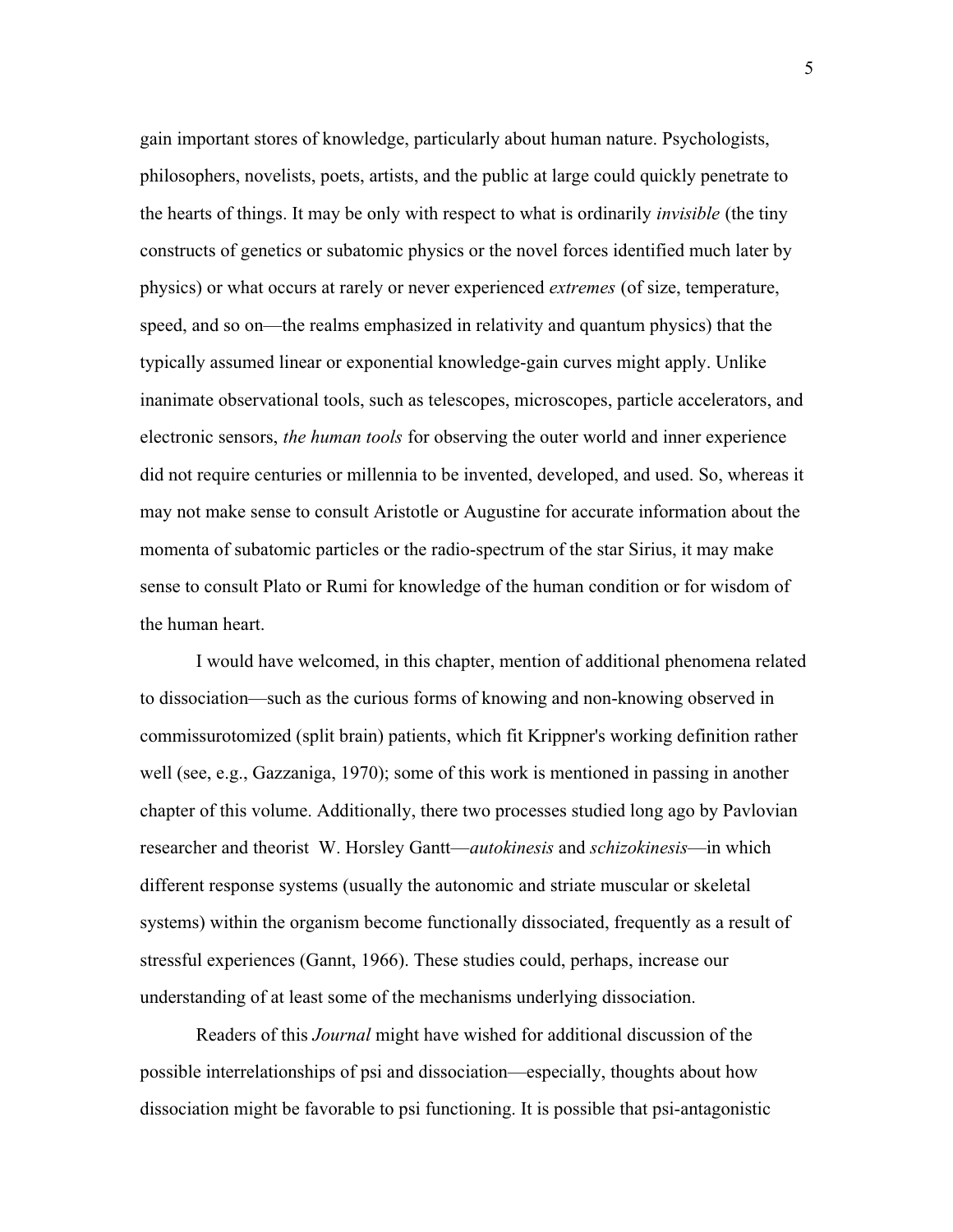ownership resistance (Batcheldor, 1966) might be reduced in dissociation, since the latter might decrease interferences related to feelings of responsibility. It would be of interest to know how psychic skills are distributed among the alters of persons with multiple personality (dissociative identity) "disorders" (MPD/DID). (There are at least some anecdotal accounts of greater than usual psychic talent among some alters.)

In connection with the discussion of Raikov's hypnotic and suggestive enhancement of creative expression, and his work "to keep the improvement from remaining state-dependent, transferring what emerged under hypnosis into proficiencies that could be employed during wakefulness" (p. 19), it would be of interest to know more about the techniques he used and their effectiveness, since similar procedures might be used to help transfer information across dissociated states or among alters in cases of MPD/DID. Another thought that readers of this *Journal* might have, with respect to Raikov's work, might be whether it would be possible to enhance psychic functioning through using hypnosis and suggestion techniques to have research participants imagine they were historical figures known to have possessed unusual psychic talents and to act "as if" this were, in fact, the case.

In two of the features of his model (awareness/dissociation and control/noncontrol), Krippner touches upon what I have always believed to be two of the key processes involved in effective psi functioning, and in psychological functioning in general: different forms of *attention* and *intention*; I would have enjoyed a more extended treatment of these two processes. The additions mentioned in these last three paragraphs are simply personal wishes, however, and it would be too much to expect extended treatments in any introductory, survey chapter.

Next, we are treated to an elegant chapter on the "History of dissociation in Western psychology," written by Peggy Wright. She introduces her chapter by usefully indicating that she will be presenting diagnostic terms and symptoms as they were understood at the time of their occurrence—doing this to circumvent the temptation to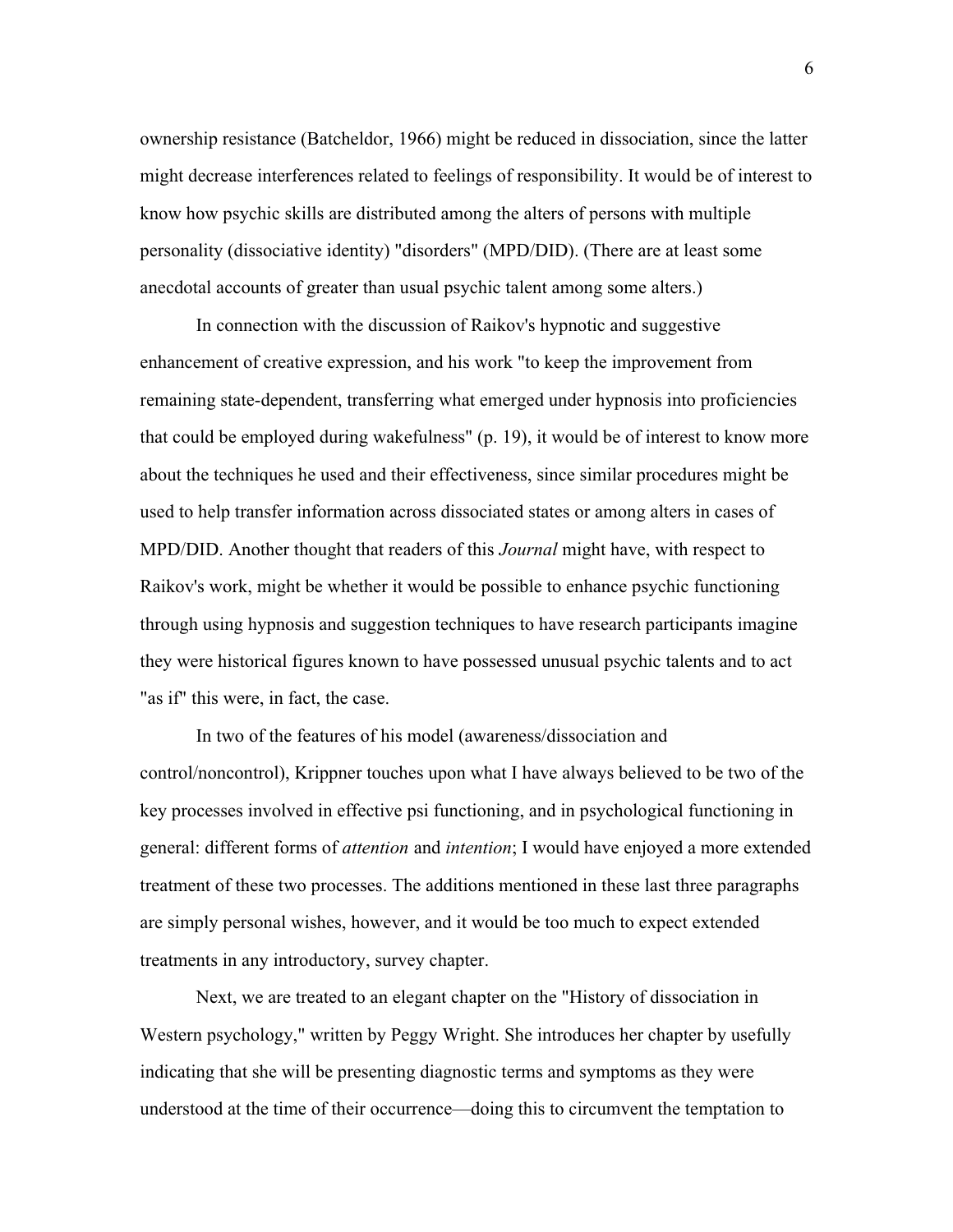project current views and terms onto the past, and noting that such projections may or may not be accurate, and may obscure ways in which behaviors presumed to arise from dissociation may have been shaped by cultural beliefs and expectations. Her chapter begins with a brief history of *possession*, which she views as one of the oldest and most documented forms of dissociation. She presents Cardeña's definition of "possession" as experiences of "parts, or the whole of his or her body carrying out actions seeming on their own or at the behest of the possessing identity" (p. 42), pointing out that some forms are voluntary (as in mediumistic contexts), whereas others are involuntary and considered pathological (e.g., "demonic possessions"). Although Wright does not mention this, it is possible for one to be virtually "possessed" by ideas, aims, or motives. Historically, one of the names of such inner possessors has been the *passions*—suggesting that which we suffer or endure, assuming a passive role. Etymologically, tele*pathy* is related to this same concept. The consequences of being possessed by one's own thoughts or feelings can, of course, be helpful or harmful.

She moves quickly to a discussion of magnetism, Mesmerism, and hypnotism in general, and then to a consideration of how the existence of a *dual* or *double consciousness* was fostered by some of the phenomena observed in hypnotized individuals (e.g., automatisms, the success of posthypnotic suggestions, hypnotic amnesia, apparently nonvolitional responses). She quotes Ellenberger—upon whom she draws heavily throughout her chapter—as suggesting that

Hypnosis provided a first model of the human mind as a double ego, a conscious but restricted ego that the individual believes to be the only one, and a subconscious, much wider ego, unknown to the conscious one, but endowed with unknown perceptive and creative powers. (Ellenberger, 1970, p. 168)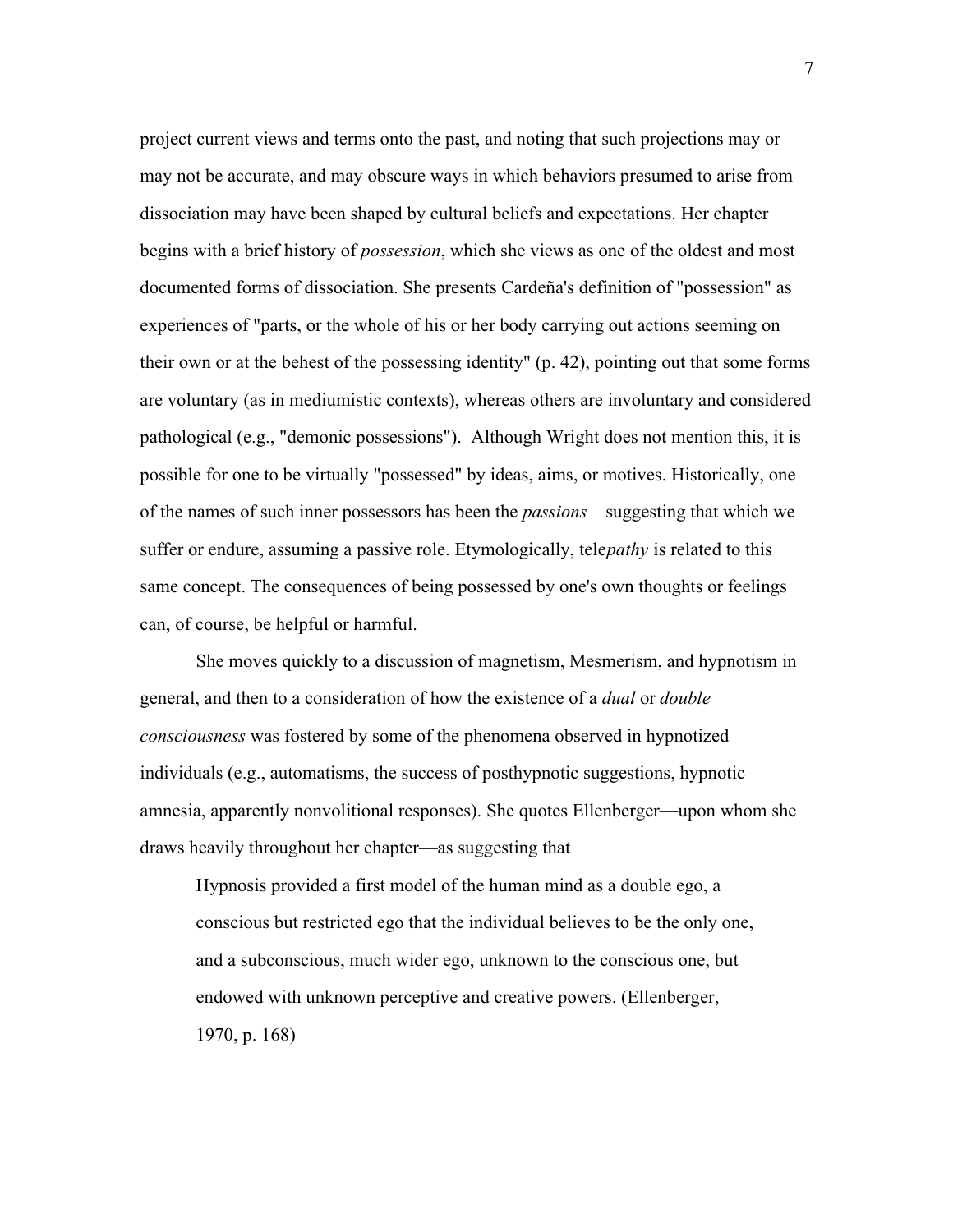Wright notes the relevance of this observation to dissociation without mentioning that this same distinction equally could be applied to other major distinctions emphasized in psychology at large and in the various spiritual and wisdom traditions: consciousness/ unconsciousness itself, ego/self, ego-self/All-Self, rational-sensory functioning/psychic functioning, and so on.

Hysteria is treated, along with the divergent interpretations of its nature by the two major French schools of hypnosis. The Salpêtrière school in Paris, headed by Charcot, contended that hysteria and hypnosis were pathological and neurologicallybased, and that only hysterics could be hypnotized. The Nancy school of Liébeault and Bernheim was of the persuasion that there was a continuum of hypnotic susceptibility, possessed by everyone, but to different degrees, and that hypnosis was due to *suggestion*—"an aptitude to transform an idea into an act" (p. 45)—and could be used for a wide variety of healing purposes. In claiming that the hysterical behaviors of Charcot's patients were simply artifacts of suggestion, Wright points out, Bernheim's approach was a kind of precursor of today's sociocognitive theory of hypnosis (as advocated by Barber, Spanos, Chaves, and others).

In an interesting section on hysteria and dissociation, Wright tells us that the first medical use of the word "dissociation" has been attributed to the American physician Benjamin Rush, who used to term to refer to individuals who were called "flighty," "harebrained," or "a little cracked"—already, we see the negative tone of the term. The *concept* of dissociation, however, was known in France in the mid 19th century, and it indicated a lack of integration or association, in which ideas were kept separate, isolated, split off from each other. Pierre Janet used hypnosis, dream information, automatic writing, and automatic talking to help neutralize the traumatic memories that he felt were responsible for dissociations and symptoms, and reestablishing a unity of consciousness (p. 47). For Janet, in contrast to Freud's view, each dissociated state was a conscious state; healthy people did not have subconscious (unconscious) processes (p. 47). For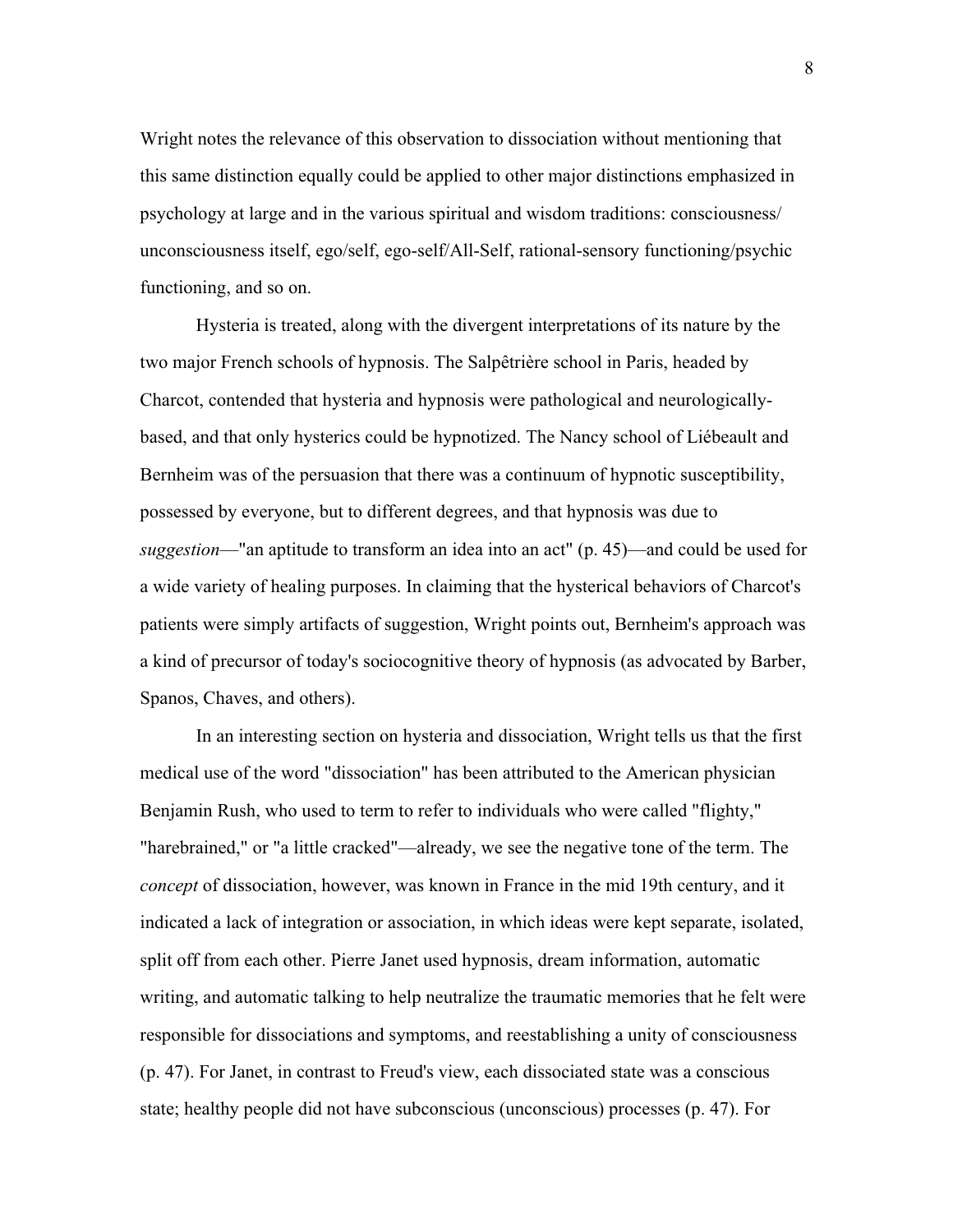Freud, there was no doubling of consciousness, no second consciousness. Rather, dissociated systems were simply separate groups of mental but unconscious elements, with our consciousness turning sometimes to one group and sometimes to another (p. 48).

With Freud's later triple rejection of dissociation theory as the major mechanism of defence, of sexual abuse as the originator of trauma, and of hypnosis as a useful therapeutic technique, dissociation theory declined. Wright mentions a large number of additional factors that contributed to this decline. Throughout the chapter, she not only describes occurrences and trends, but gives reasons for the various views and changes in views. She describes brief revivals of hypnotherapy and interest in dissociative possibilities during World Wars I and II, occasioned by combat trauma, and sometimes in connection with new techniques for physiological explorations.

The 1970s brought a revival of interest in dissociative phenomena, including posttraumatic stress disorders (PTSD) and multiple personality experiences. She attributes some of this growing interest to increased medical interest in PTSD in the wake of Vietnam, to the rise of the women's movement which created more female mental health practitioners and a safer climate for speaking of sexual abuse, maintenance of popular interest in MPD/DID through books and films such as *The Three Faces of Eve* and *Sybil*, and developments in hypnosis research (e.g., Hilgard's neodissociation theory of hypnosis), neuroscience, and cognitive studies that favored a rediscovery of Janet's work and theories.

In the 1980s, interest in dissociation grew even stronger. New dissociative "disorders" were codified in the DSM III-R and DSM-IV (revised third and fourth editions of the Diagnostic and Statistical Manual of the American Psychiatric Association), the "rare" designation for MPD/DID was removed, new organizations and journals devoted to dissociation were founded, and the field burgeoned.

Wright closes her chapter with a discussion of current issues in dissociation theory. She indicates that dissociation theories are usually presented within specialized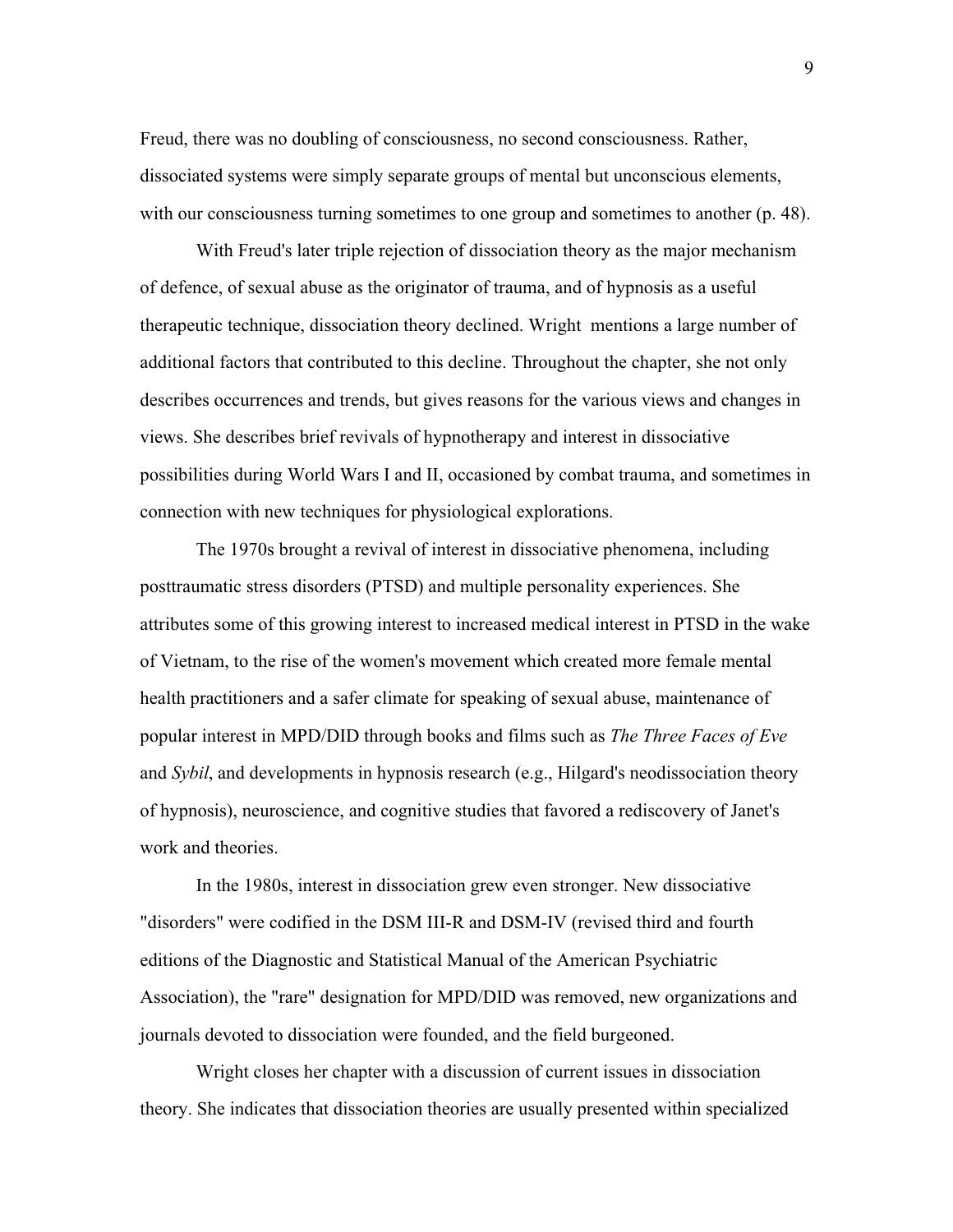areas and that there is no one model of dissociation theory that adequately addresses the breadth of the phenomenon. This reminds this reviewer of the state within current experimental parapsychology, in which reviews, studies, and thinking are so typically confined to narrow interest areas, fostering a losing sight of the larger issues and grander contexts of what is studied.

She points out the commonalities of hypnosis and dissociative identity disorder (DID) and the overlaps of theories of hypnosis and the etiologies of DID and posttraumatic stress disorder (PTSD). There follows a section on theories of hypnosis which indicates the dominance of two major theoretical models—the dissociative/special/state models (represented by the neodissociation theory of Ernest Hilgard) and the nondissociative/nonspecial/nonstate models (represented by the sociocognitive model of Nicholas Spanos). Wright provides concise presentations of these two major models. I'm surprised to find so little mention of the large and impressive body of work of T. X. Barber, whose work is mentioned only once and in passing. Wright points out that these two major current views of hypnosis reflect the positions of Charcot (dissociation) and Bernheim (suggestion) that opposed one another a century ago—another reminder of how little the big ideas change through time.

The chapter concludes with a section on the relevance of hypnosis theory to DID and PTSD, in which it is noted that the (neo)dissociative theories agree more, and are more relevant to, the clinical evidence for DID and PTSD, whereas the sociocognitivists remain critical of much of this clinical literature and cite evidence, chiefly from laboratory experiments, for the role of demand characteristics in DID indicators and for the presence of similar indicators in normal research participants. This latter position has itself been criticized on the grounds that the experimental phenomena only superficially resemble DID

findings and that the dysfunctional behaviors of DID exist prior to treatments that could provide the requisite demand characteristics. The gaps between these two major views of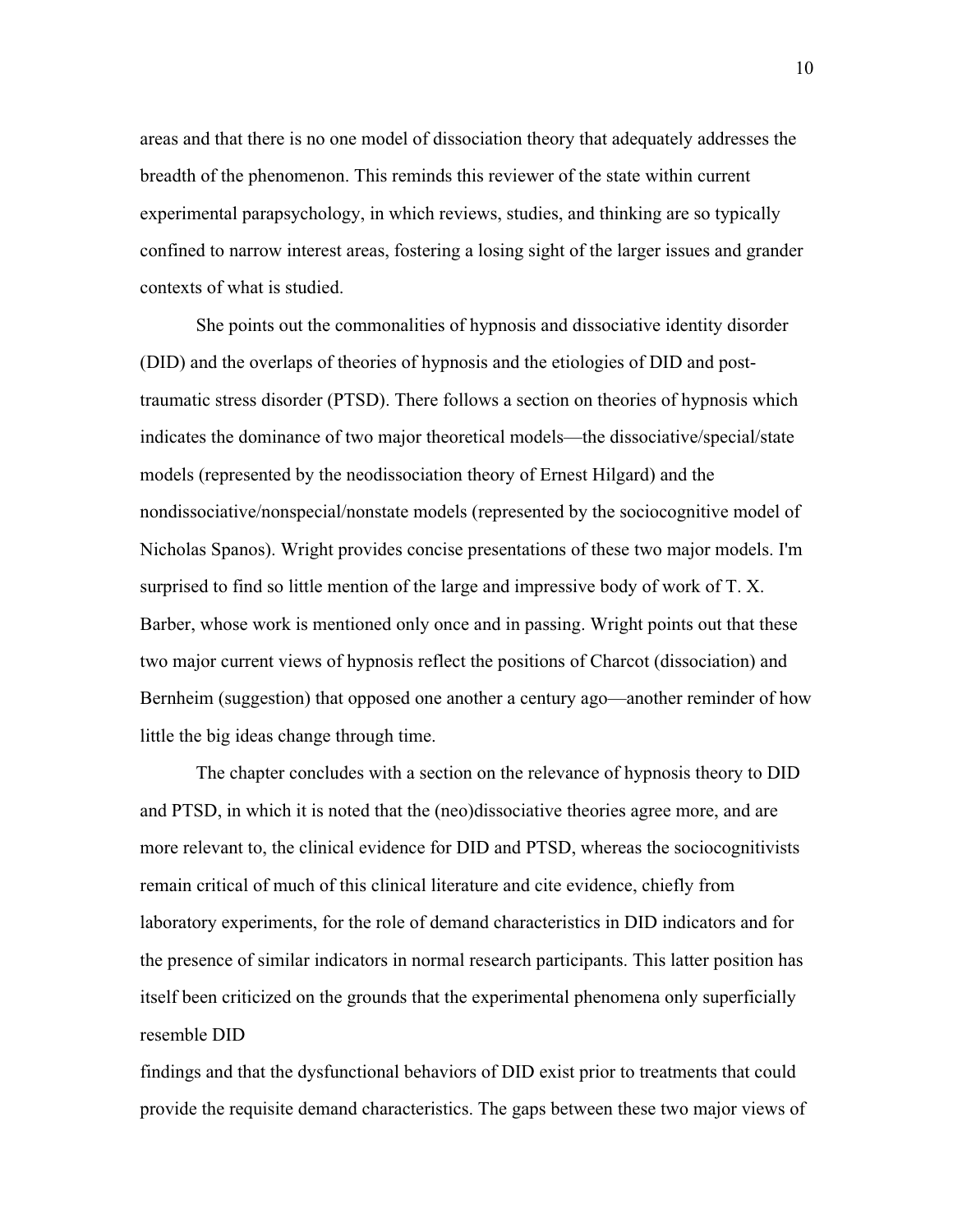hypnosis (one more experimental and one more clinical) call to mind similar gaps between research and clinical practice in psychology as a whole, as well as similar differences in the emphases of the narrower experimental parapsychology and the broader psychical research areas in our own field.

The book's third chapter, by Etzel Cardeña, discusses the etiologies of dissociation. Cardeña suggests that dissociation may be a reminder of our basic nature, of our general condition as humans. The range of forms that dissociation takes make indicate that the forms are different and may obey different processes and have different etiologies. He provides a two-dimensional framework for considering etiology—whether the indications seem to have a predominantly neurological or psychological etiology, and whether they are manifestations of ordinary or pathological processes. Most of the phenomena of interest to readers of this book would seem to fall in the psychological/pathological quadrant of this four-fold mapping. The bulk of the chapter describes each of the major facets of dissociation (i.e., dissociative alterations in the sense of self and of the surrounding environment, of physical sensation and sense of agency, of memory, and of identity) in terms of what is known about their possible neurological and psychological etiology.

Dissociative alterations in sense of self—chiefly instances of depersonalization and derealization (including experiences similar to some that occur in out-of-body experiences) have been related neurologically to seizure conditions (especially temporal lobe epilepsy), damage to the central nervous system, and drug intoxication. Psychologically similar syndromes (again, including out-of-body and near-death experiences) have been related to meditation, hypnosis, shamanism, and with events that threaten the physical integrity of the self or of others. Examples of the latter include not only direct threats to one's own well-being or anticipation of one's own death, but also threats to the well-being of others—e.g., the 1989 Loma Prieta, California, earthquake; witnessing the execution of a convicted killer). Positive events may also trigger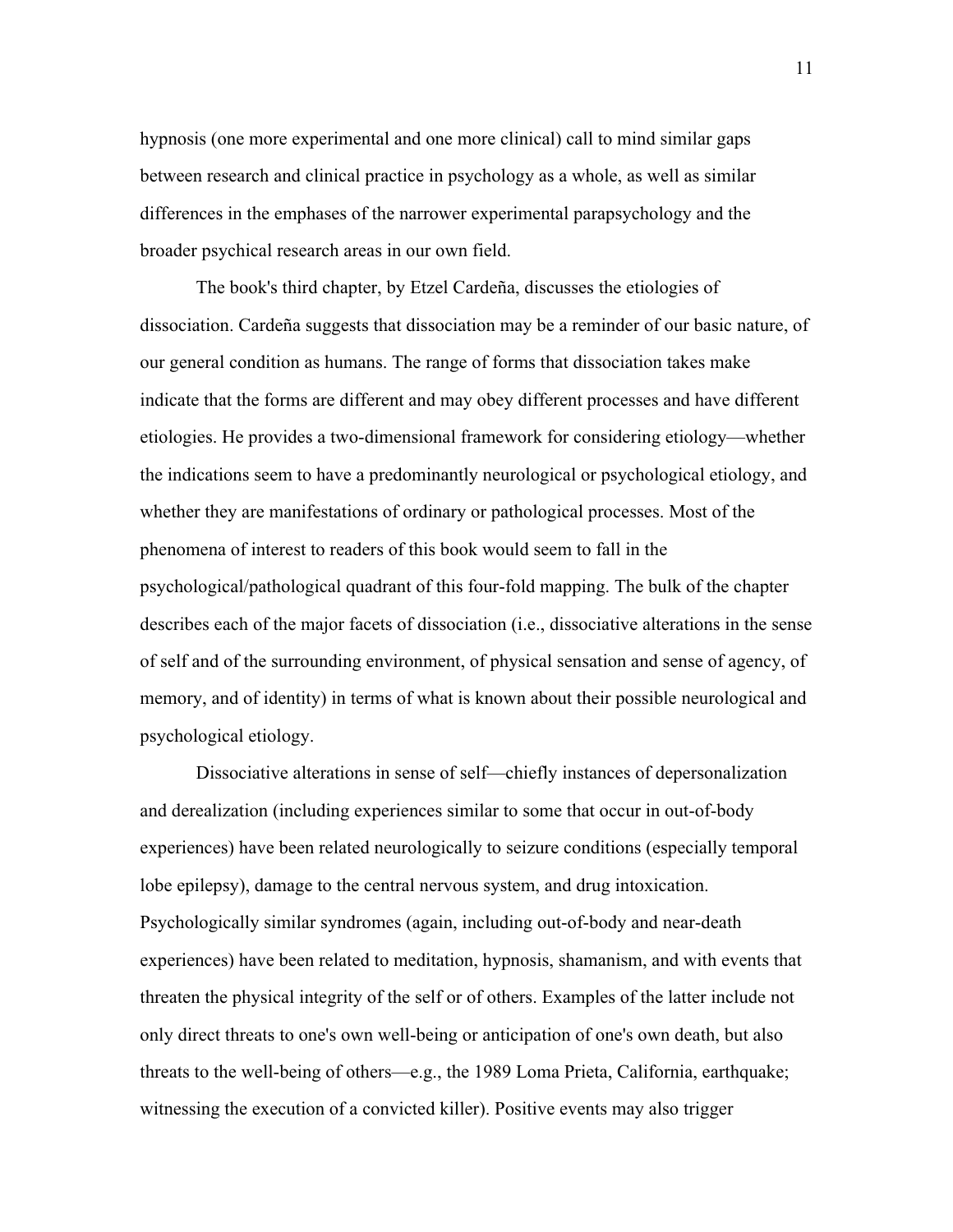dissociative experiences—e.g., sports, sexual encounters, prayer, contact with nature, good news, acting, music. Since many of these are similar to the exceptional human experiences (EHEs) described by Rhea White, one wonders about how dissociation might feature in various forms of EHEs. In fact, as we see in her own contribution to this book (Chapter 4), White suggests that EHEs may both represent and foster a dissociation from our ordinary ego-self and an association with the All-Self or with a Something More from which we ordinarily dissociate. Cardeña suggests that a narrow and continuous focus of attention may be a common feature of the various circumstances that trigger dissociation.

Dissociative alterations of sensation and sense of agency have been related, neurologically, to various types of nervous system damage and, psychologically, to sensory receptor overstimulation, lack of attention, and severe stress and trauma (that can be accompanied by absence of pain and absence of feeling). Hypnosis, of course, can simulate these conditions, as can somatoform disorders such as conversion or "hysterical" conditions (e.g., blindness, paralysis). Cardeña cites some studies that have found significant associations between dissociative experiences and conversion symptoms and a history of early abuse.

Neurological conditions associated with dissociative memory alterations include the syndrome of chronic alcohol abuse (Korsakoff's syndrome), physical and infectious trauma to the brain, epilepsy, and dementia. Psychological memory-affecting factors include severe stress and trauma. The "source amnesias" or "paramnesias" found in some cases may be relevant to psychical research as confounds in some instances of seemingly anomalous memory or past-life recall or in some instances of "inspiration," "revelation," or mediumistic or channeling reports.

At the neurological level, epilepsy and brain injuries can yield dissociative alterations in identity (as in the famous incident of Phineas P. Gage's personality and temperament changes following the piercing of his head by an iron rod). Psychological predisposers of dissociative identity changes include the purposive playing of different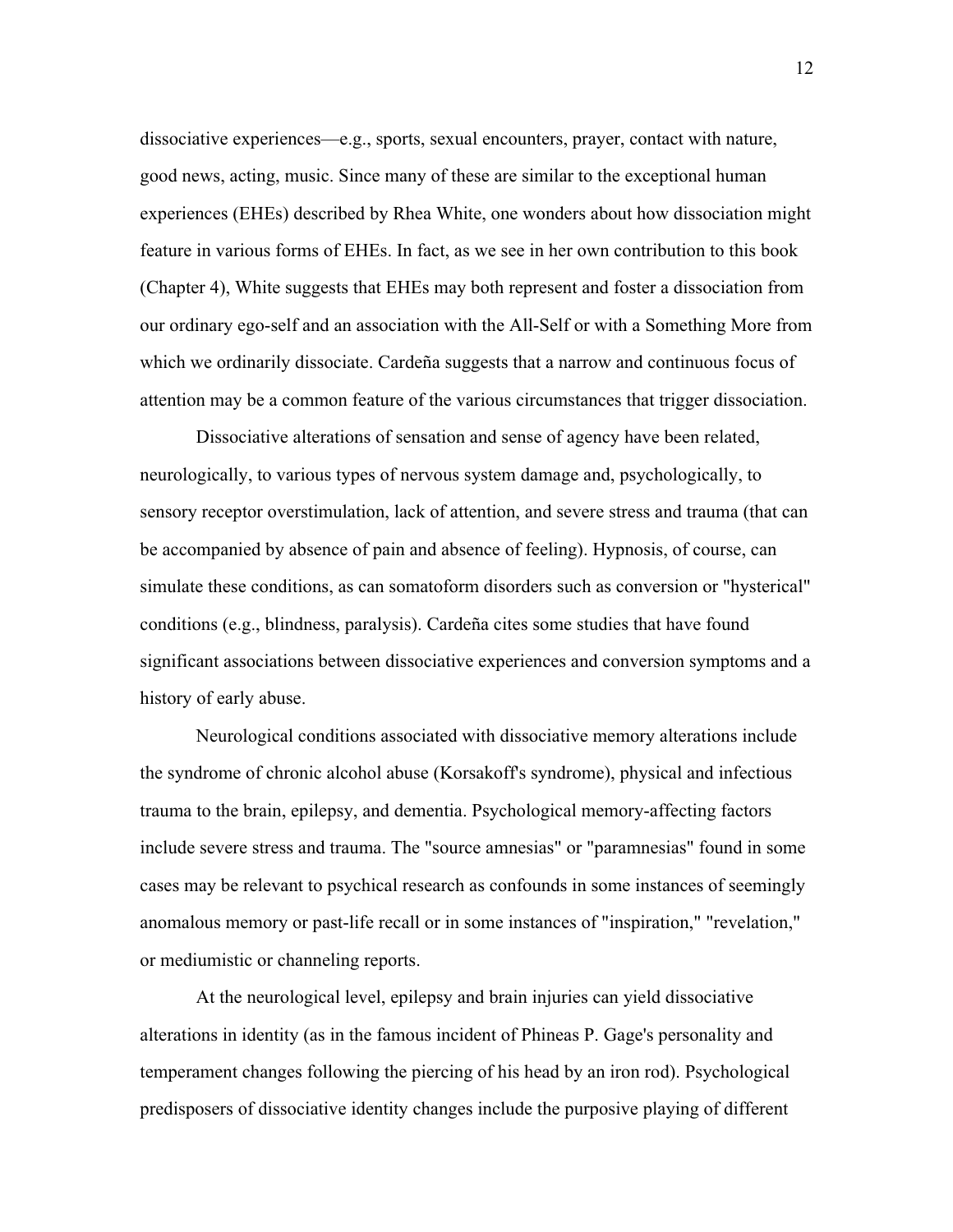roles, spontaneous or sought-after experiences of trance or possession, possible iatrogenic suggestions (for multiple identities) to some patients by some therapists, and early and chronic abuse (which Cardeña points out as neither a sufficient nor a necessary cause).

For readers of this *Journal*, the book chapter of greatest interest and relevance is Rhea White's contribution on dissociation, narrative, and exceptional human experiences (EHEs). White proposes that EHEs (such as mystical, psychical, and peak experiences) can help us evolve in our awareness, worldview, and meaning of life, and they can do this through fostering less identification (dissociation) with our "skin-encapsulated ego-self" and greater identification (association) with the All-Self (a short-hand term for our oneness with all things), and through encouraging a shift in the narratives we use to describe ourselves and the nature of our world. According to White, EHEs serve as windows opening onto the All-Self. They tend to occur under conditions in which we are somewhat dissociated from our ego-self—conditions of sleep, dreaming, hypnagogic and hypnopompic states, and certain altered states of consciousness. EHEs may open such windows briefly, can be considered anomalous or explained away or ignored. In these cases, it is back to business as usual. Alternatively, if EHEs are attended to more fully, honored, treasured, encouraged, and worked with, they can help bring about transformative changes in which the EHE-er can ultimately identify less with the egoself, identify more with the All-Self, and shift from the forms of knowing, being, and doing that characterize the conventional paradigm to other ways, appropriate to a new, experiential paradigm. In the former paradigm, the phenomena of interest to readers of this *Journal* are considered unimportant or impossible and tend not to occur; the latter paradigm is a fitting home for these same exceptional phenomena. Ideally, we can partake of both paradigms and both identities (self and Self) and what they allow and disallow, as appropriate for different life purposes—thus becoming more complete and more fully human (the real meaning of the "H" in EHEs).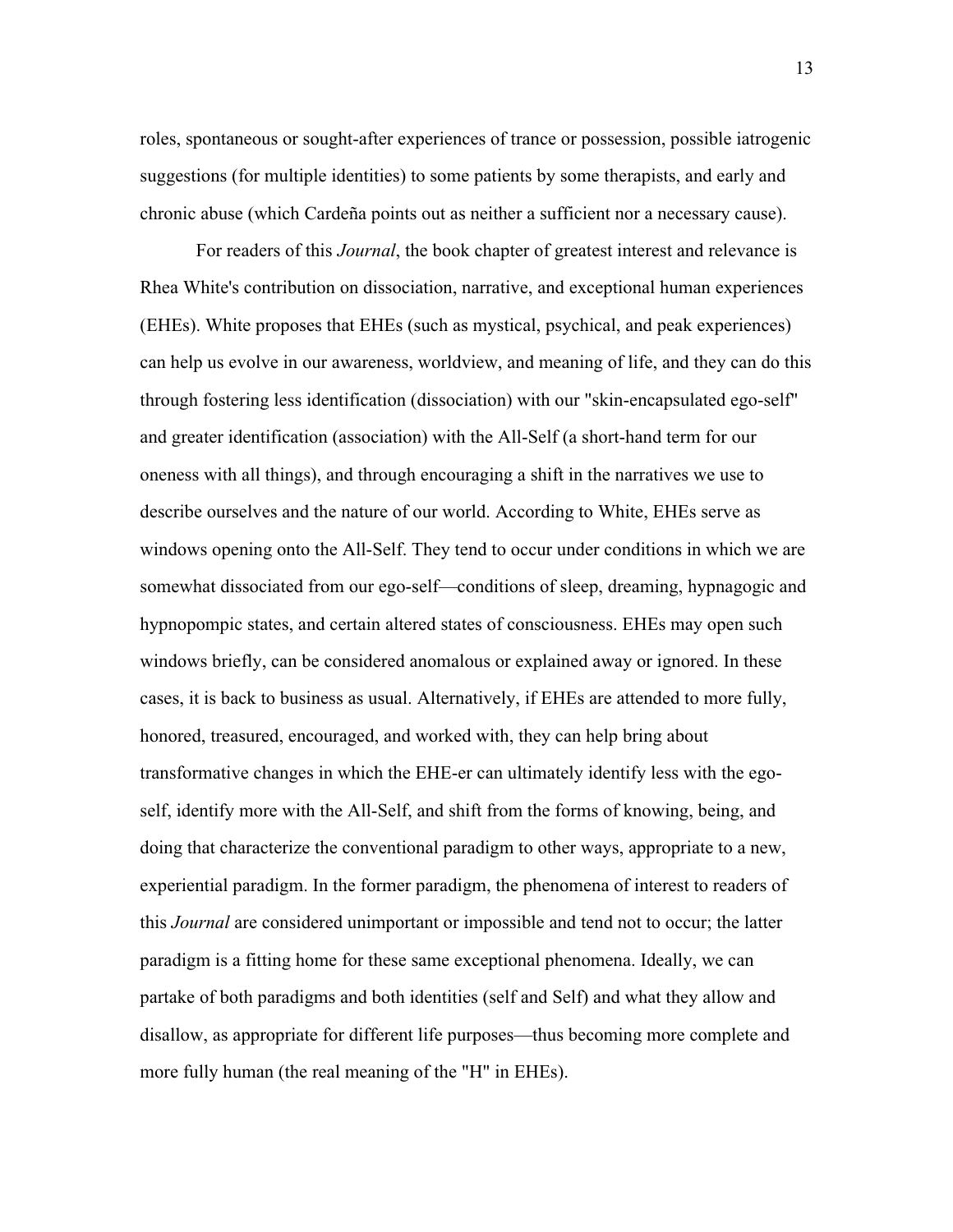*Exceptional human experience* is a term White introduced when she sought to expand the range of experiences she was studying beyond the narrow forms of experience that usually command the interest of parapsychologists and psychical researchers—i.e., beyond the psychic experiences of telepathy, clairvoyance, precognition, and psychokinesis. These were retained as but one of five classes of EHEs—the other four classes being mystical or unitive experiences, unusual death-related experiences, encounter experiences ("encounters" can be with any beings or realms considered "other"—e.g., with other, little-acknowledged aspects of oneself, with the divine, with the angelic, with apparitions, and so on), and exceptional normal experiences (more familiar experiences such as peak experiences, strong feelings of love or empathy, extraordinary performances, and so on). Such experiences initially are considered anomalous, and they may remain nothing more than anomalies. However, any of these may be transformed into an exceptional human experience if (a) the experiencer feels singled out by the experience in a personal way (or, at least, if the experience seems personally very special and meaningful), (b) the experiencer applies various ordinary explanations, but these attempts fail, (c) the experiencer concludes that the experience is genuine and real, (d) the experiencer resolves to include the experience in her or his life narrative, even though the dominant culture or subculture does not do this, and (e) if we do not dissociate from it, the newly included experience begins to act as yeast or a seed to alter the daily life and consciousness of the experiencer. As a result of attention to the exceptional experience, and as a result of the experience itself, a potentially long-term transformative process can be initiated—in the manner of a calling or vocation—and sustained, the outcome of which is more dissociation from a limited, isolated, separate ego-self and a greater association with a more inclusive All-Self (of a similar concept, William James, 1902/1985, p. 508, wrote, "[One] becomes conscious that this higher part is conterminous and continuous with a MORE of the same quality, which is operative in the universe outside of [one], and which [one] can keep in working touch with . . . ."). As one works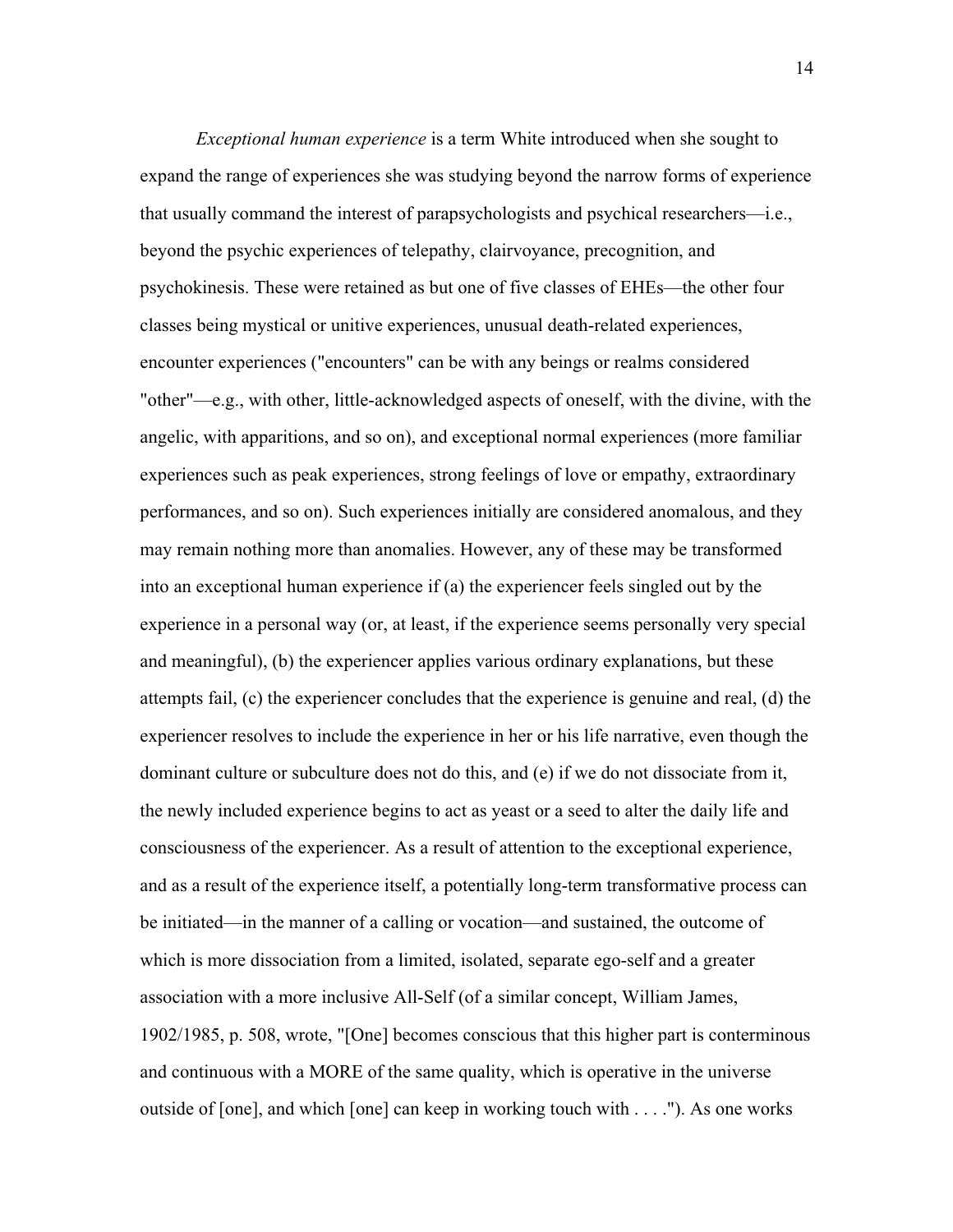with one's EHEs, one constructs a new, and more inclusive, narrative or story about oneself and the world at large. We can develop this new narrative through associating to and amplifying our EHE history through journaling and through the use of analogies, metaphors, and symbols. The narratives we construct may be life-depotentiating (as when we attempt to devalue, explain away, or view EHEs in a continuing anomalous or pathological context) or life-potentiating (as when we affirm the EHEs and use them in stories in which they are more meaningful and in which we have a more meaningful place). EHE counseling—e.g., services provided by the Spiritual Emergence Network and similar groups or individuals—may help in the conversion of life-depotentiating to life-potentiating narratives. The nature of the narrative can be known through its everyday life fruits—the life-potentiating ones yielding a more productive, happier, healthier, zestier, and more exciting life.

Multiple sets of dissociative and associative activities are implicated in White's views of EHEs. The occurrence of EHEs facilitates dissociation from an overly narrow and limiting narrative, from the ego-self, from cultural narratives that exclude EHEs, and from life-depotentiating assumptions and ways of knowing. EHEs facilitate association with a larger, more complete narrative, with the All-Self, with life-potentialing assumptions and ways of knowing, being, and doing, and with still other EHEs.

White does not mention some of the bodies of research that add further empirical support to her claims about the values of honoring EHEs. Studies have identified the energy loss and low-level stress that occur when one denies EHEs, and the healthful benefits of disclosing and assimilating these previously excluded experiences (as shown, for example, in the work of Pennebaker, 1995 and Wickramasakera, 1989).

Thomas Greening contributes a brief chapter on an existential-humanistic perspective on posttraumatic stress disorder. Greening argues that an exclusive emphasis on conventional approaches to PTSD (interventions based on catharsis, deconditioning, support, and medication) may cause us to overlook additional roles of political, cultural,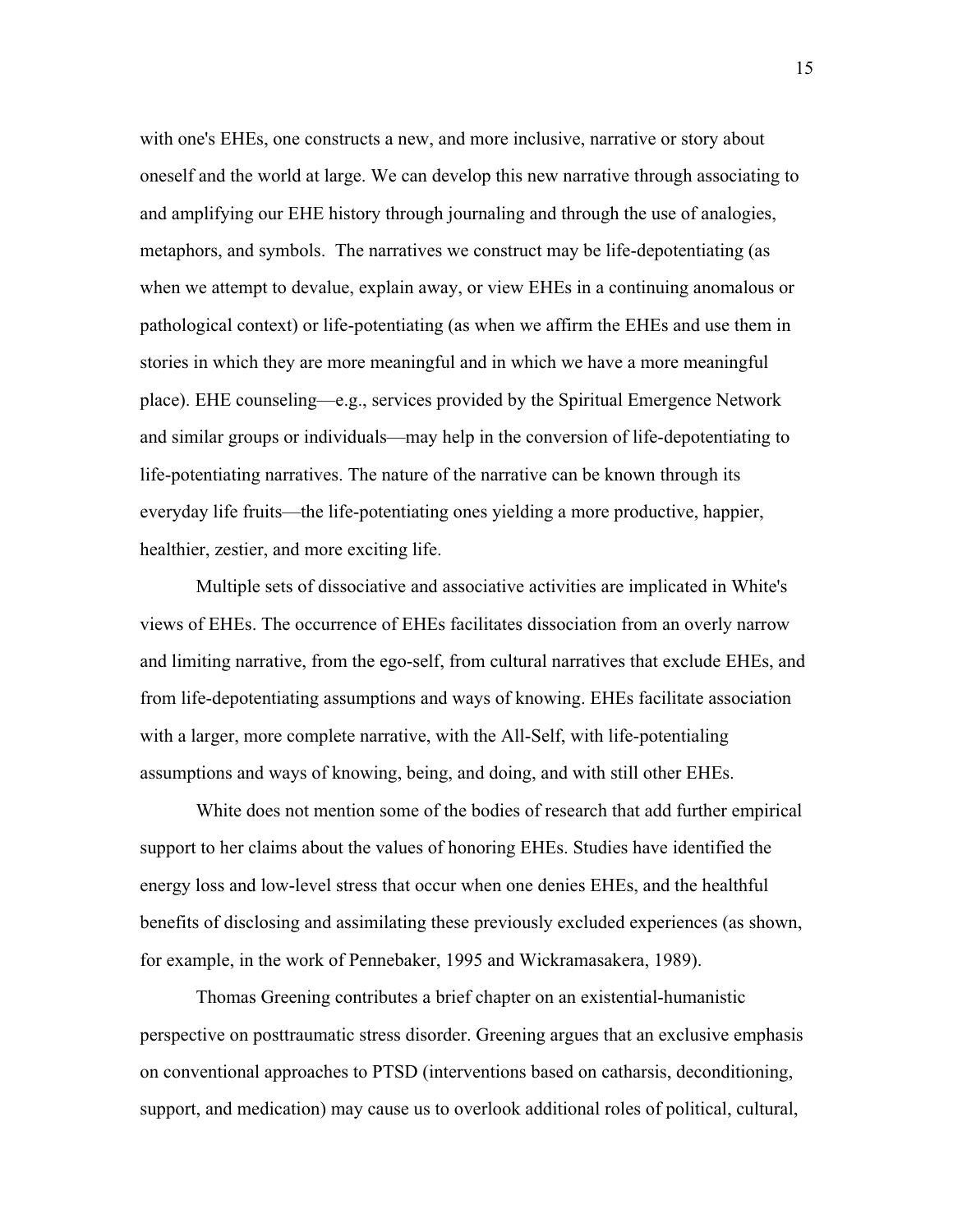and ontological factors in these episodes. He echoes a suggestion by Krippner and Colodzin that Vietnam veterans' flashbacks might represent unsuccessful attempts to make sense of a difficult experience. Greening suggests that such PTSD experiences may not be just "post" but reflect ongoing reactions to an ever-present stress of life. A key point of his chapter is that PTSD "disorders" may not be only disorders of individuals, but of the social and political context of which the experiencing individuals are part. They point to larger patterns of society that are in need of recognition, change, or creative transformation. He mentions ways in which ongoing, dehumanizing, life-negative societal, political, and cultural influences may contribute to episodes of the types found in PTSD and dissociation, and how discovering meaning and "ontological relatedness" can help in reducing such difficulties and promoting well-being. He illustrates his approach by describing two cases—one from his own psychotherapy practice, the other involving Primo Levi, a Holocaust survivor and author who jumped to his death in Italy in 1987. He suggests that existential questions and ultimate concerns play important roles in such cases—that an existential lack of meaning and connectedness may be underlying influences. He recommends that existential-humanistic approaches to PTSD and related concerns that take into account the loss and restoration of meaning and human connectedness may play key roles in therapeutic interventions in such cases. Dissociations from one's body, emotions, feelings, or past memories and experiences can predispose one to stress and postpone therapeutic resolutions. An important contribution of this chapter is its pointing to cultural conditions that may foster the types of dissociations that can compromise psychological and spiritual well-being.

Roger Levin contributes a chapter on the body and modernity in MPD/DID. He argues that a faithful description of MPD/DID incidents would portray the individuals as having multiple experiential bodies, but that typically such "bodily" features are either ignored or treated as epiphenomena of cognitive dissociation. He presents two cases of dissociation, from his own practice, which he feels illustrates the role of multiple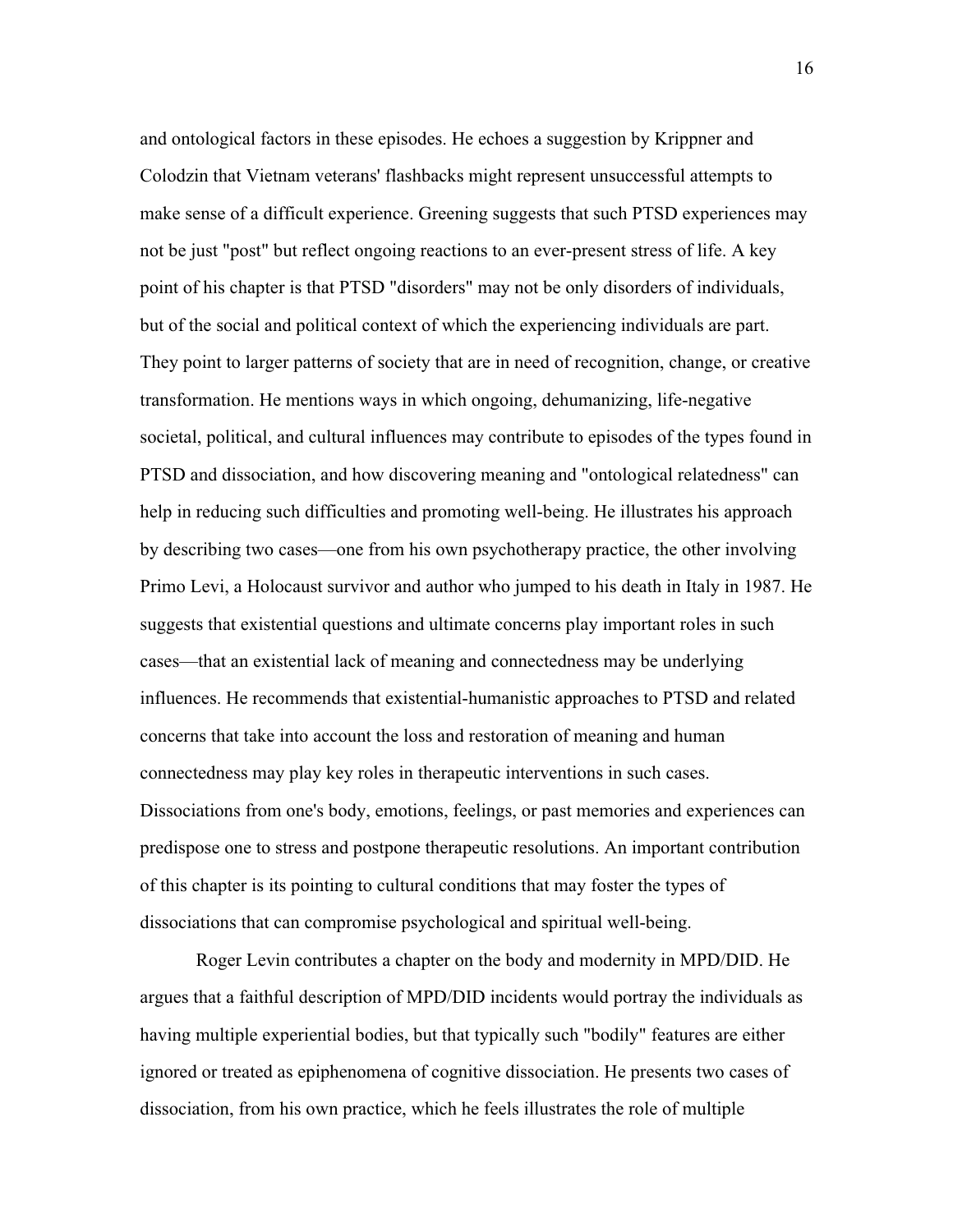experiential bodies. One case features "dissociation as malevolent possession in a case of multiple personality." It involves a woman with "seven well-formed alters," in which the alters have "separate, concrete bodily/spatial presences" and sets of "characteristics distinct from her own embodiment" (p. 138). The case has characteristics of "possession" and various spiritistic features. The intercession of a healer trained in Amazonian shamanic curing methods is reported to have helped the patient, along with the therapist's assistance with integrative work. A second case presents "dissociation as self-designed healing ritual in a case of multiple personality" in which bodily characteristics (spatial separation or proximity, perceived solidity or transparency of the "alters") feature in both the presenting problem and in the patient's self-designed rituals of integration.

These two case presentations are followed by materials on multiple selves or multiple bodies, implications for diagnosis and treatment, a review of the historical MPD/DID controversy (featuring accounts of the modern "epidemic" of such cases, the social historical context, the skeptical position, and a consideration of current issues in the modern scientific exploration of these cases). In the course of these discussions, we are reminded of the widely reported hypermnesia, of persons who present these symptoms, for very early events, often from preverbal developmental phases. The exploration of this alleged hypermnesia might yield useful information relevant to psi and to exceptional human abilities and experiences. Levin usefully points out the shaping influences of culture and family in these syndromes. He cites Colin Ross's thoughts about the presence of widespread, benign forms of multiplicity in the general population. He raises the forensic issue of responsibility in cases of multiplicity. He points to possible influences of the privileging, in Western epistemology, of mind over body, of cognition over affect, as opposed to the absence of these tendencies in non-Western and premodern cultures. He concludes with potential beneficial aspects of dissociation—extraordinary degrees of control of somatic function and possible spontaneous remissions of malignancies that may have crucial dissociative components.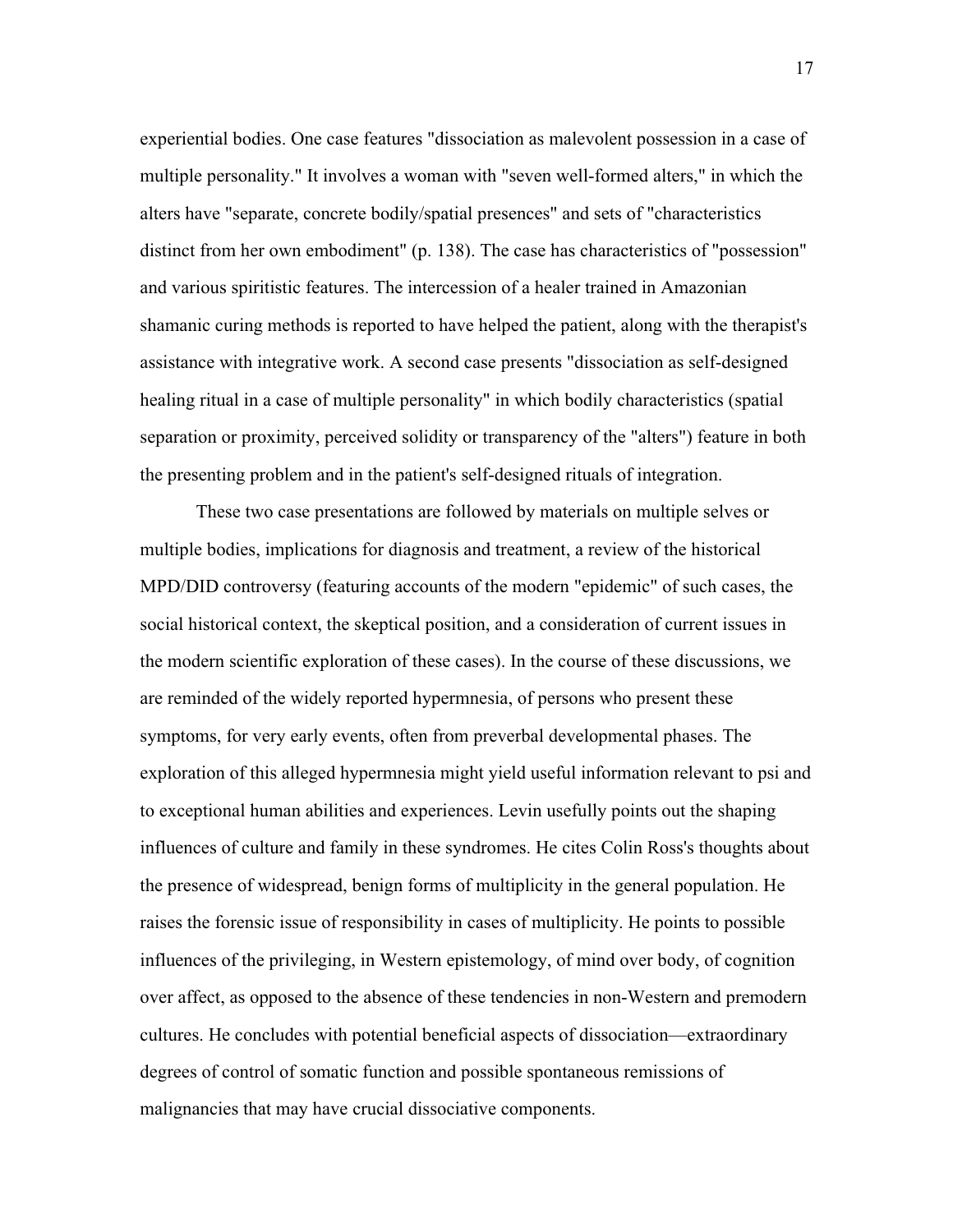In a chapter on near-death narratives, Bruce Greyson offers a concise summary of what has been learned in that area. He supports the importance of this work by reporting that at least a third of people who come close to death have near-death experiences (NDEs), and that a 1982 poll estimated that about 5 percent of the American population have had NDEs. NDEs are relevant to dissociation (and vice versa) because NDEs "are disconnected from the mainstream of conscious awareness and involve a shifting of attention from the physical environment to an alternate reality and back again. As such, they typify a type of dissociation that is a normal response to intolerable trauma" and "demonstrate partial or complete disconnections of perception, cognitive functioning, emotional states, and sense of identity from normal awareness" (p. 179). The nature of the experience is well-known to readers of this *Journal*. Greyson presents two first-hand accounts of NDEs—both from physicians. He next includes a section on how dissociation—including feelings of depersonalization, derealization, and detachment from the environment—can occur under conditions of stress, but then goes on to differentiate the NDE from the only partially overlapping experiences involved in those more common forms of depersonalization. NDEs tend to include features of hyperalertness, lucidity, pleasant feeling tone, distinctive perceptual content, and spiritual, mystical, and noetic aspects that are not present in depersonalization. Some (e.g., Kenneth Ring and Christopher Evans) have suggested, however, that dissociative tendencies do help NDE-ers contact alternative realities during their NDEs. In addition to dissociation from the conventional world, there must be a concomitant attention to and absorption in internal states in order to register and recall such alternate realities. Ring has posited an "encounter-prone personality" in whom a traumatic childhood may have fostered the development of these joint dissociative and absorptive tendencies which come into play during NDEs. As with MPD/DID, traumatic childhoods are neither necessary nor sufficient to the occurrence of NDEs: There are other paths to such experiences (e.g., encouraged imaginative involvement in childhood).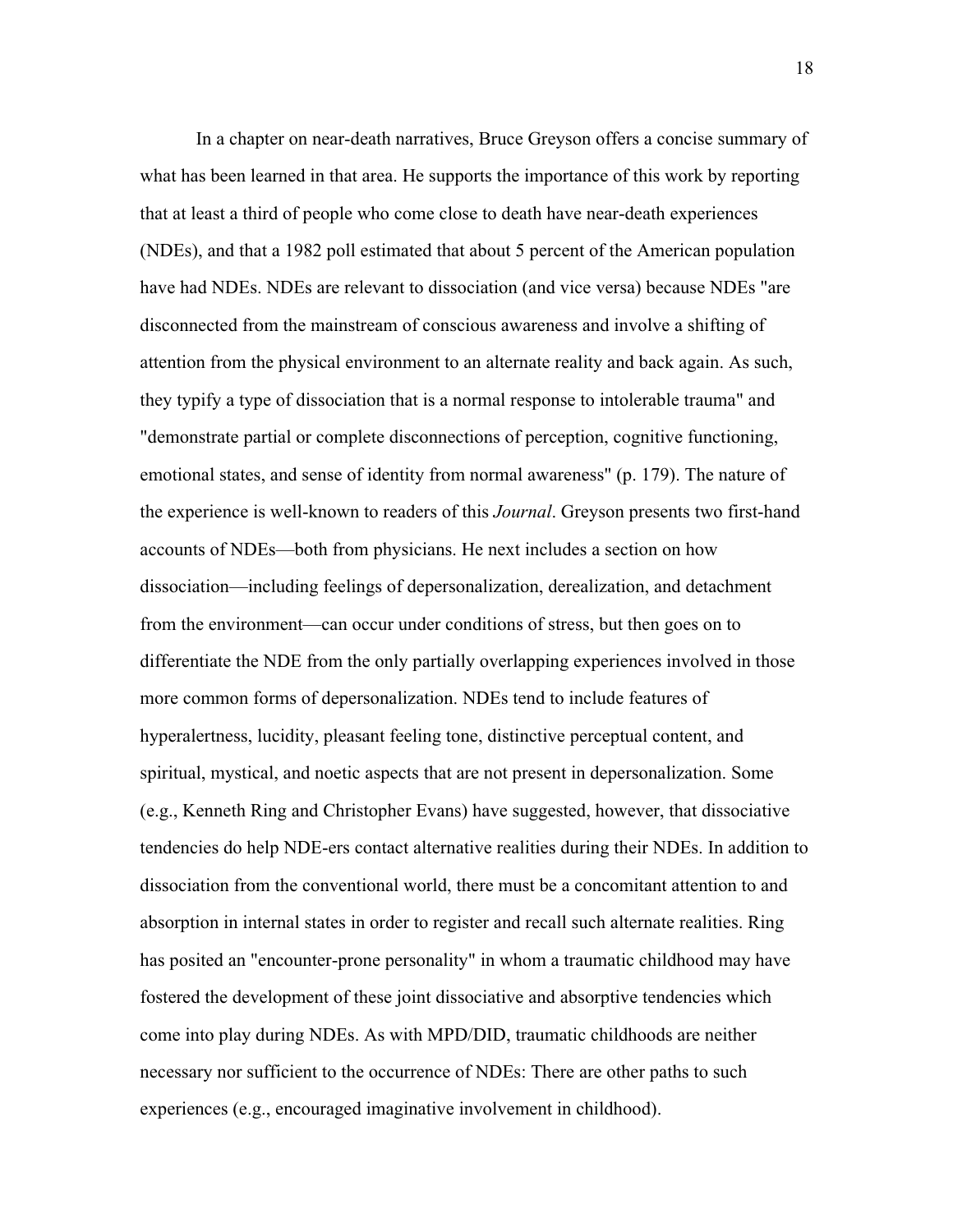In discussing therapeutic implications of NDEs, Greyson points out that NDEs are usually regarded as positive experiences and that most NDE-ers gradually adjust on their own to their experience-engendered distress. This adjustment, however, often involves shifts in values, attitudes, interests, and behaviors that family and friends may have difficulty understanding. NDE-ers may experience anger and depression at having been "returned" to this life and at the requisite readjustments. They may identify too strongly with the experience, and think of themselves exclusively as NDE-ers. They may feel distancing from those who have not had or understand their intense experience. They have difficulties communicating their experiences to those who have not had them. Greyson outlines what might be useful therapeutic hints for those working with NDE-ers. These wise suggestions include exploring one's own prejudices about NDEs and NDEers, respecting the NDE as a powerful catalyst for transformation, encouraging the NDEer to describe the experience (which tends to be accompanied by relief) and their feelings about the experience, avoiding premature interpretations, sharing factual information in a nonjudgmental way, avoiding trivializing the experience, helping the NDE-er appreciate her or his active role in creating or unfolding the NDE, encouraging grief work for parts of the ego that have been abandoned or transcended in the experience, encouraging multiple-level interpretations of the NDE imagery, using nonverbal means of expressing the experience, addressing the practical issues that arise as consequences of the experiences, and helping the experiencer in not overemphasizing possible paranormal accompaniments to the neglect of more important aspects of the experience that can foster psychospiritual growth. Interactions with cohorts of other people who have had similar experience can obviously be useful, but include risks of clanishness and alienation from those who have not had the experience. Greyson suggests that the therapist's ultimate value to an NDE-er might be in helping the latter channel what was learned in the experience into constructive actions in the service of others.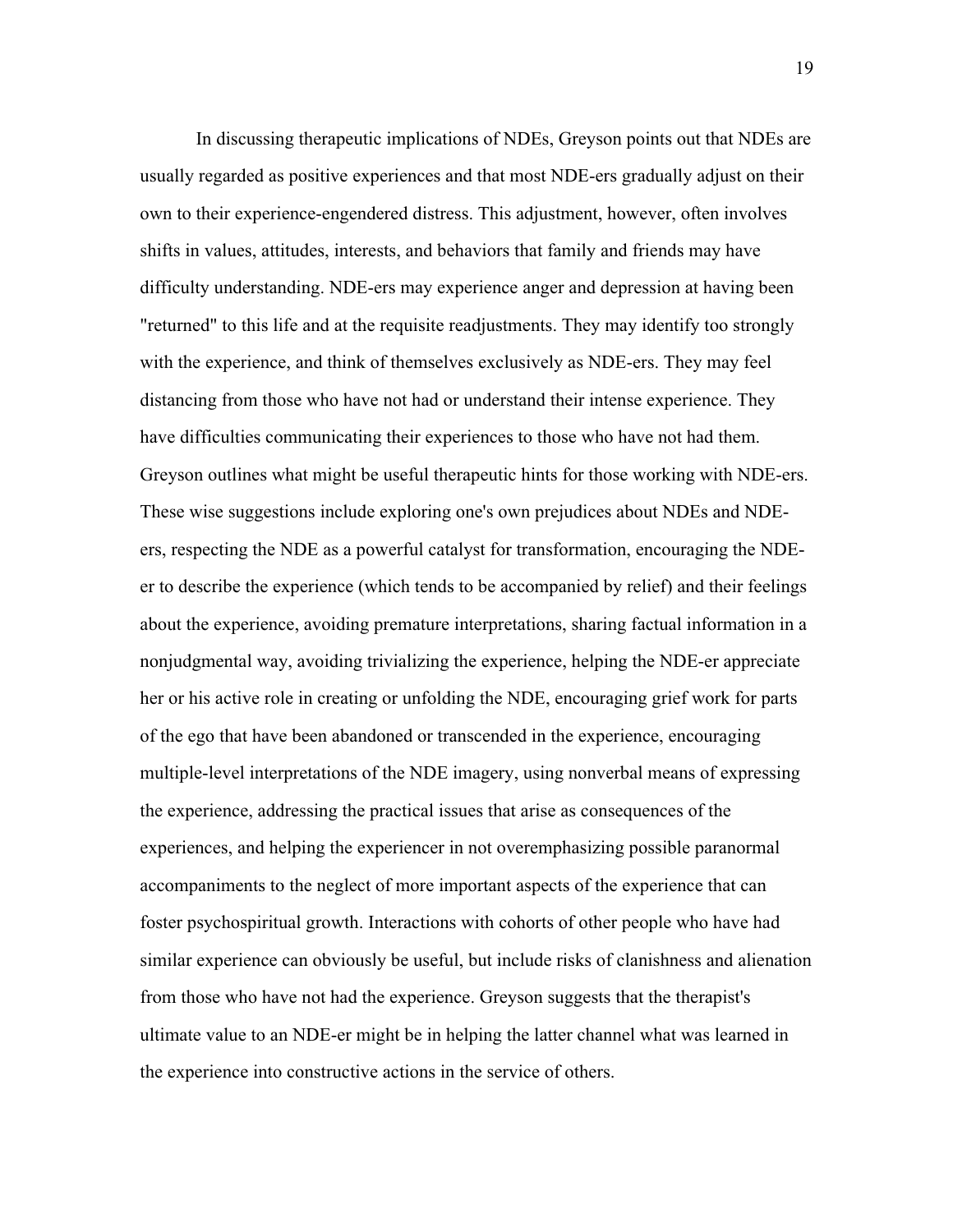Michael Grosso addresses the more benign and useful aspects of dissociation in a chapter on inspiration, mediumship, surrealism, and creative dissociation. His major theme is that dissociative processes that appear to be fragmentations or disconnections may in fact be preludes to greater wholeness or higher integration—that it may be necessary to dissociate from certain aspects of lower selfhood or ordinary reality in order to reassociate at a higher level. Such "creative dissociation" is simultaneously destructive and reconstructive. Although Grosso does not mention this, this idea calls to mind the familiar patterns of transformation—described, most notably, by anthropologists Arnold van Gennep and Victor Turner—in which one moves (e.g., in rites of passage) from separation from the old to a transitional, marginal, or liminal phase, to one of reaggregation or incorporation into the new (see, for example, Schwartz-Salant & Stein, 1991). It also reminds this reviewer of the sequences of identification, disidentification, and reidentification that occur in personal and in transpersonal development. If there are, indeed, profound connections between these liminal and transitional phenomena and what occurs in dissociative syndromes, then a fuller acquaintance with the former may help illuminate heretofore unrecognized concomitants of the latter. For example, McMahon (1998) has pointed out connections between psi and liminality, and to the role of *communitas*, structure, and anti-structure involved in the various stages of these transitional processes. Herein may lie clues that may be helpful to the psi researcher and to the experiencers and investigators of exceptional human experiences. This reviewer is also reminded of the concept of *kenosis* or emptying—found in many spiritual traditions—in which one most first empty oneself of certain content or ways of being in order to make room for new forms of knowing and for transformative change. What one must lose in order to gain, what is lost and gained, the areas in which such loses and gains occur, and the factors that facilitate or interfere with these gains and losses—all of these may greatly repay the attentions of researchers and theoreticians interesting in exploring the processes that might underlie psychic functioning and EHEs.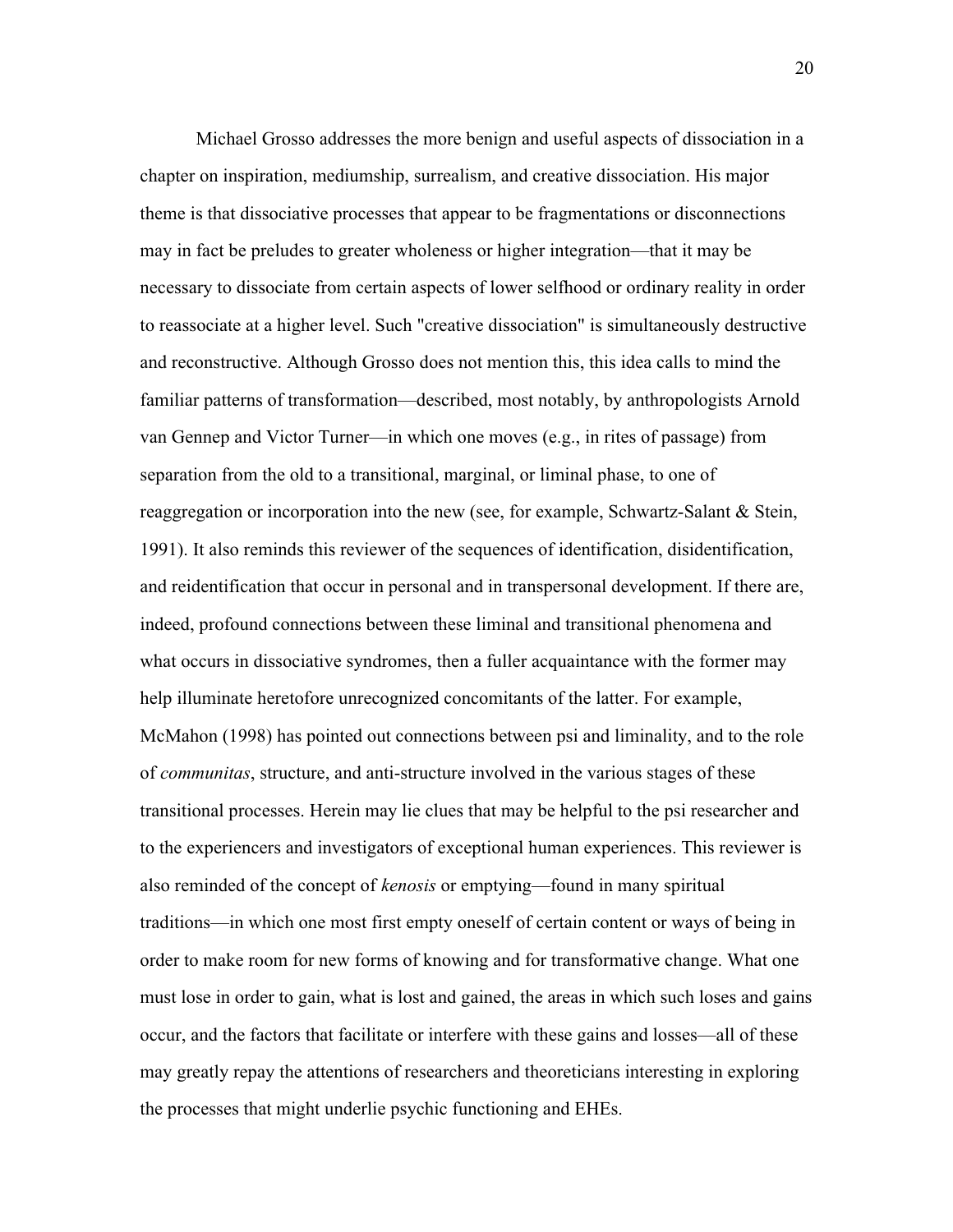Grosso illustrates creative dissociation by rich accounts of inspiration (giving examples from philosophy and from the creative arts), mediumship (featuring cases of Pearl Curran's channeling of Patience Worth, Joan of Arc, Eusapia Palladino, and Lenore Piper—the latter being the famous "white crow" of William James), and the Surrealism movement (of André Breton and Giorgio de Chirico). These have in common a mixture of ordinary and extraordinary realities (akin to waking and dream awarenesses) in which one dissociates from ordinary thinking and from one realm in order to associate with and access qualities of another realm. In each of these, one is possessed, controlled, or overtaken by something outside of the ordinary ego-self. Each of the areas reviewed by Grosso contains clues about factors that facilitate or inhibit creative dissociation—including techniques of voluntary dissociation that might be practiced deliberately by those who wish to leave behind, temporarily, the ordinary in order to explore and profit from the extraordinary. Grosso's chapter itself is rich in creative inclusions and juxtapositions that might serve to introduce useful novel inputs and ways of thinking that can help free, enliven, and inspire our usual ways of thinking about dissociation, psi research, and other topics in which we tend, too often, to sink into conceptual ruts.

Susan Powers explores the possible relationship between alien abduction accounts and dissociation in her chapter on alien abduction narratives. After describing the typical sequence of events reported in such accounts, and after a short description of the categories of "close encounters of the third kind," she presents two alien abduction narratives from her own collection and lets these "speak for themselves." As is the case for narratives presented in most chapters of this book, there is a balance of one "positive" and one "negative" account. Both accounts are from persons scoring highly on PTSD and dissociation inventories. Before interpreting these two narratives, Powers gives some background that informed her study. A thematic content analysis of two popular "abduction" books yielded major themes of amnesia, bodily intrusions, and being chosen.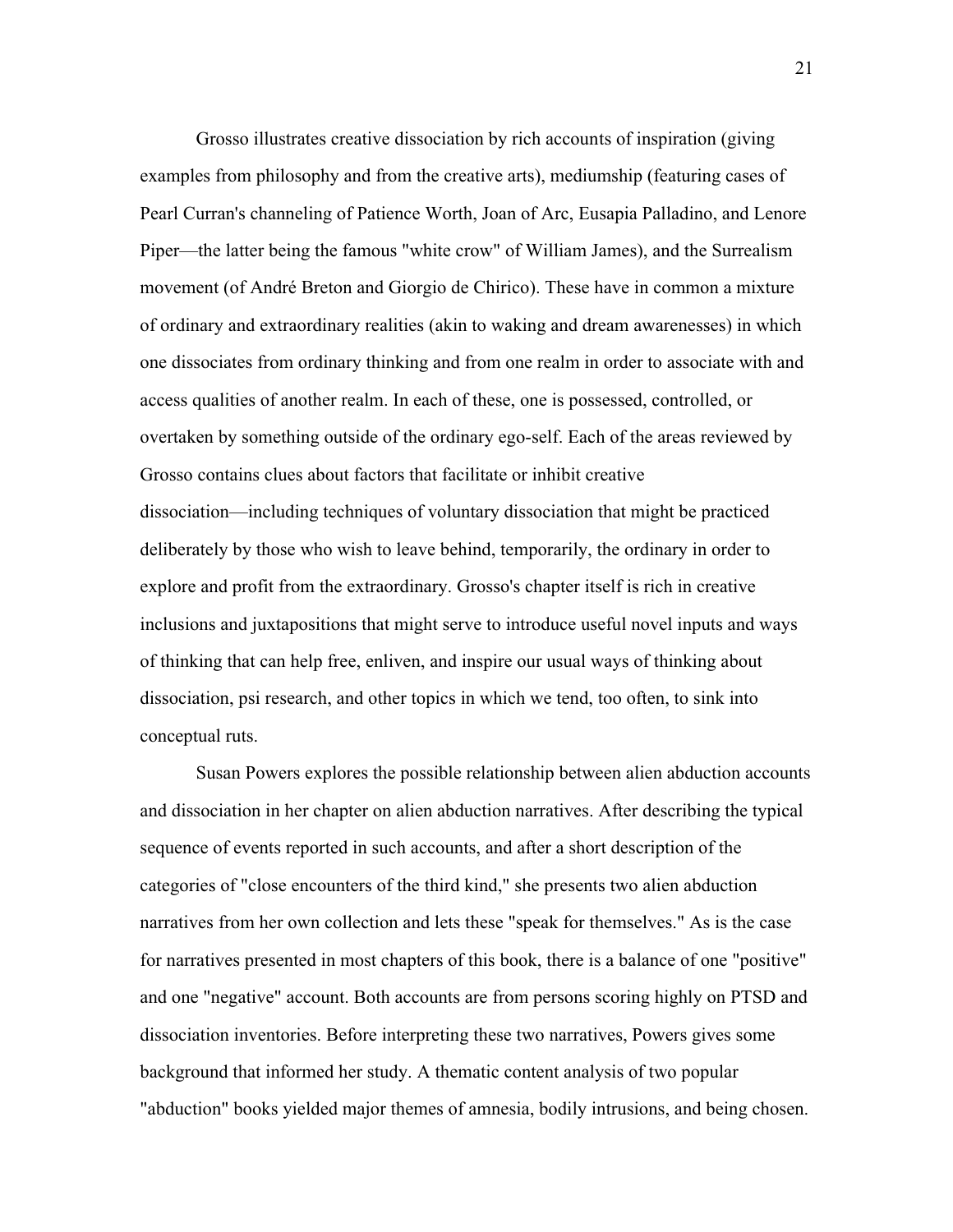These themes led her to wonder whether some form of human abuse might have been the source for some alien abduction stories. This suspicion led her to study possible PTSD and dissociation concomitants in persons reported such stories. She collected 20 abduction accounts and found that 45 percent of these persons revealed PTSD symptomology and 70 percent demonstrated dissociative characteristics (as indicated by standardized inventories). The same three themes (being chosen, bodily violations, and missing time or amnesia) emerged in the narratives of her participants. She suggests that a subset of such reporters may experience a form of temporal lobe epilepsy (TLE) (following a similar suggestion by Michael Persinger). In the first of her two cases, "being chosen" and the possibility of TLE stand out; in the second case, there are themes of early sexual abuse and of being chosen. The chapter ends with a section on suggestions for therapeutic interventions for persons reporting such experiences. Some of these cases may be cover stories for unacceptable early memories of childhood sexual abuse. Factors (initially suggested by Kluft) of a dissociative predisposition, traumatic events that overwhelm nondissociative resources, familial or cultural shaping influences (in these cases, perhaps, from the popular media), and inadequate restorative influences by significant others may combine to yield these particular kinds of "fantasies" (p. 208). The fact that Powers uses the term "this particular delusion" (p. 212) suggests an interpretive bias that she has not been able to "bracket." She recommends nonconfrontational interventions (similar to those used by David Spiegel for dissociation) in working with such persons, except in cases in which such support might be destructive. She recommends augmenting these interventions with others that attend to sociological and existential concerns. Her closing sentence: "After all, the narratives, no matter how fantastic they may be, are imbued with meaning and may lead both therapist and patient to a deeper understanding of poorly understood trauma" (p. 214).

Deirdre Barrett examines the relationship of dissociative conditions to sleep and dreaming. Some persons experience dissociation arising from sleep, some dissociative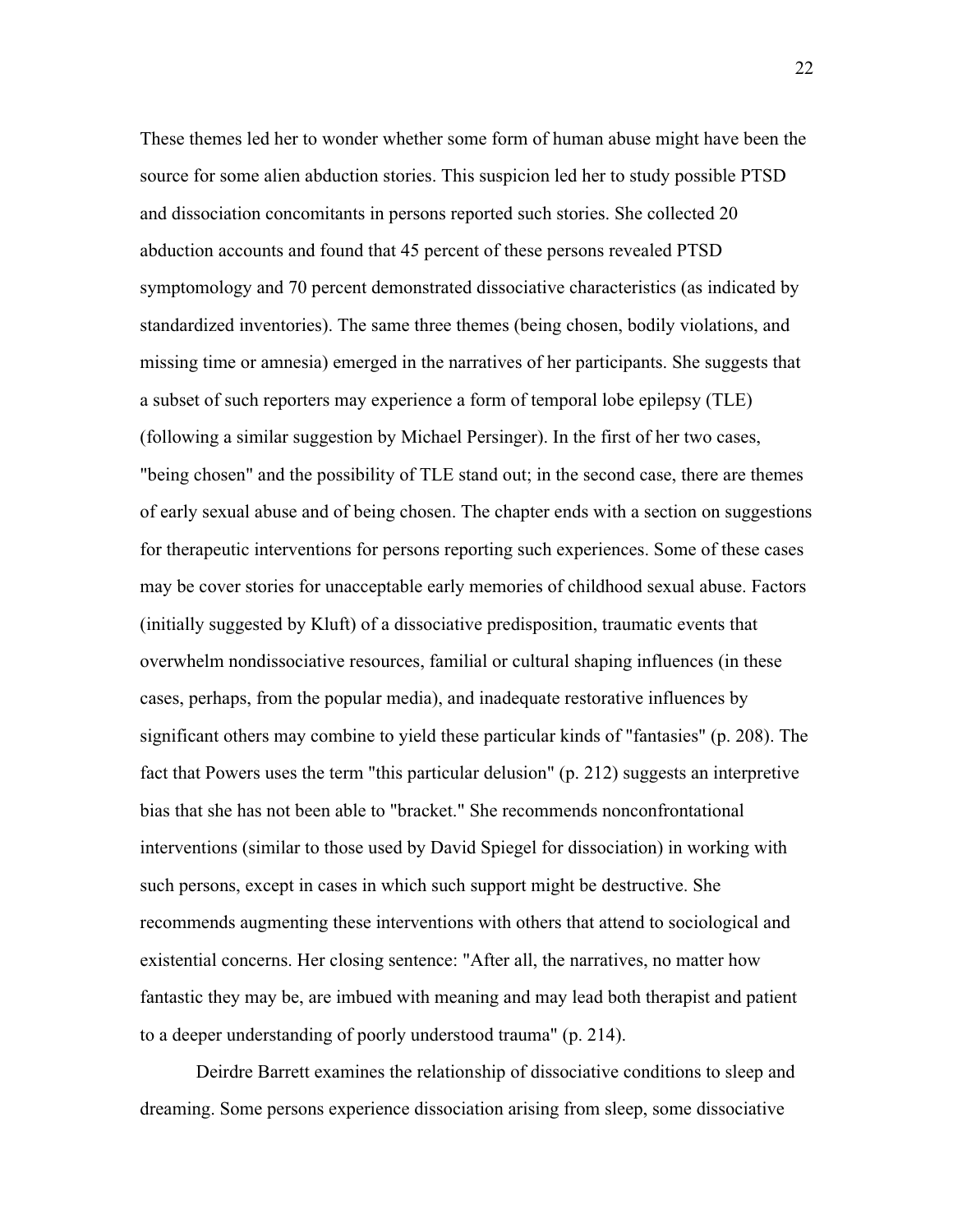accounts may be misperceived dreams, and other dissociative episodes display an affinity for times bordering sleep (hypnagogic and hypnopompic conditions). Additionally, there are similarities in the characteristics of dissociative conditions and dreaming—these commonalities may serve to foster or trigger dissociative episodes, from sleep, dreaming, or sleep-like states, in persons who are suitable predisposed. As usual, two cases are presented—one "pathological, with dangerous elements" and one "innocuous, experienced as positive" (p. 216). The first involved engaging in violent behavior during sleep or sleep-like conditions, accompanied by amnesia for these actions. Hypnotherapy brought "memories" that might have been influential or connected with these aggressive acts, increased recall of both traumatic and positive early events involving his father (and the latter's own violent episodes), and progress in dealing with these symptoms and with early abuse issues. In the second case, a woman, of Celtic heritage, experienced "visitations" from fairies, "little people," and the deceased during her "dissociative" episodes. She reported that the visitors often gave her helpful advice or warnings. She did not unduly emphasize these encounters, and they seemed to be an enriching part of her life. The remainder of the chapter describes various overlaps and connections between dissociation and sleep and dreaming. Because of these similarities, this reviewer wondered whether many efforts had been made to use dreaming as a state-similar recall strategy for dissociative amnesia? An interesting observation was presented in which Barrett reports that 26 percent of her sample of DID patients had at least one personality able to design dreams to be experienced by other personalities; the "dreammaker" appeared to be frequently lucid whereas the host experienced a nonlucid dream (p. 224). The dreammaker claimed to design dreams for the purpose of introducing memories that the alter wanted the host to begin dealing with, but knew the host could not face while awake (p. 224). Barrett suggests that the affinity of dissociation for near-sleep conditions may be due to the lowering of psychological vigilance and defenses as one relaxes into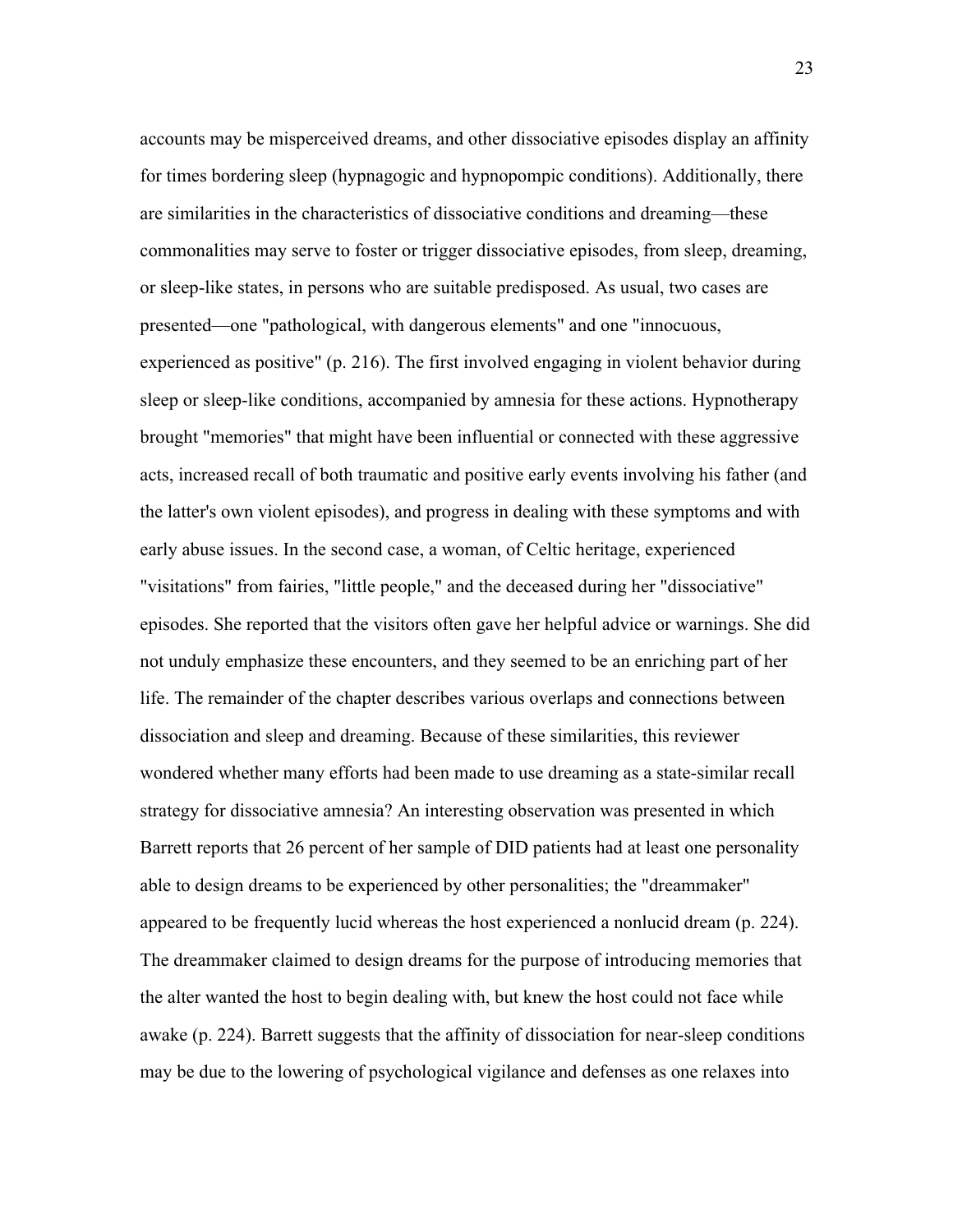sleep and to physiological mechanisms that facilitate hallucinations and unusual conditions of consciousness during near-sleep conditions (p. 227).

In a chapter on "Good Trips, Bad Trips: Psychedelic Drugs and Dissociation," Gary Greenberg suggests that psychedelic experience is inherently dissociative. After providing a brief history of the use of psychedelic drugs in clinical settings, he provides two case histories—one of a "bad trip" and one of a "good trip." The aim of all of this is to help set the stage for a discussion of therapeutic interventions with psychedelic drug users. Greenberg recommends setting the client enough at ease to discuss the meaning of a bad trip, and assessing whether or how emotional or spiritual residual effects of a bad trip might affect the client in a therapy session. The therapist points out how psychedelic drugs may act as amplifiers that can intensify whatever experiences and issues are already present. If the drugs prompt dissociative experiences, the therapist can help the client integrate the dissociative experience into the rest of his or her life. Portions of the content of the "bad trip" may be metaphors for pre-existing issues or concerns. Understanding psychedelics as amplifiers can prompt persons to be more attentive to set and setting factors that could results in future bad trips.

Many of the helpful suggestions that Greenberg gives with respect to working with persons' psychedelic adventures can be applied to dissociation itself. For example, he suggests that, in some drug experiences, the client may find unacceptable or unfamiliar materials before these find the client. One asks what it means that the client encountered what he or she did, why that material was in hiding, and how it can be integrated into the client's life (p. 244). The environment must be sufficiently caring and nonjudgmental for the client to feel safe in exploring challenging material. Suggesting to a client that exploring the meaning of a psychedelic experience is like interpreting a dream may help reduce discomfort in returning to the materials (p. 245). Exploring the pre-exisiting set and setting is important. Both drug-induced and other dissociative experiences may function as wake-up calls, forceful encounters with one's moral world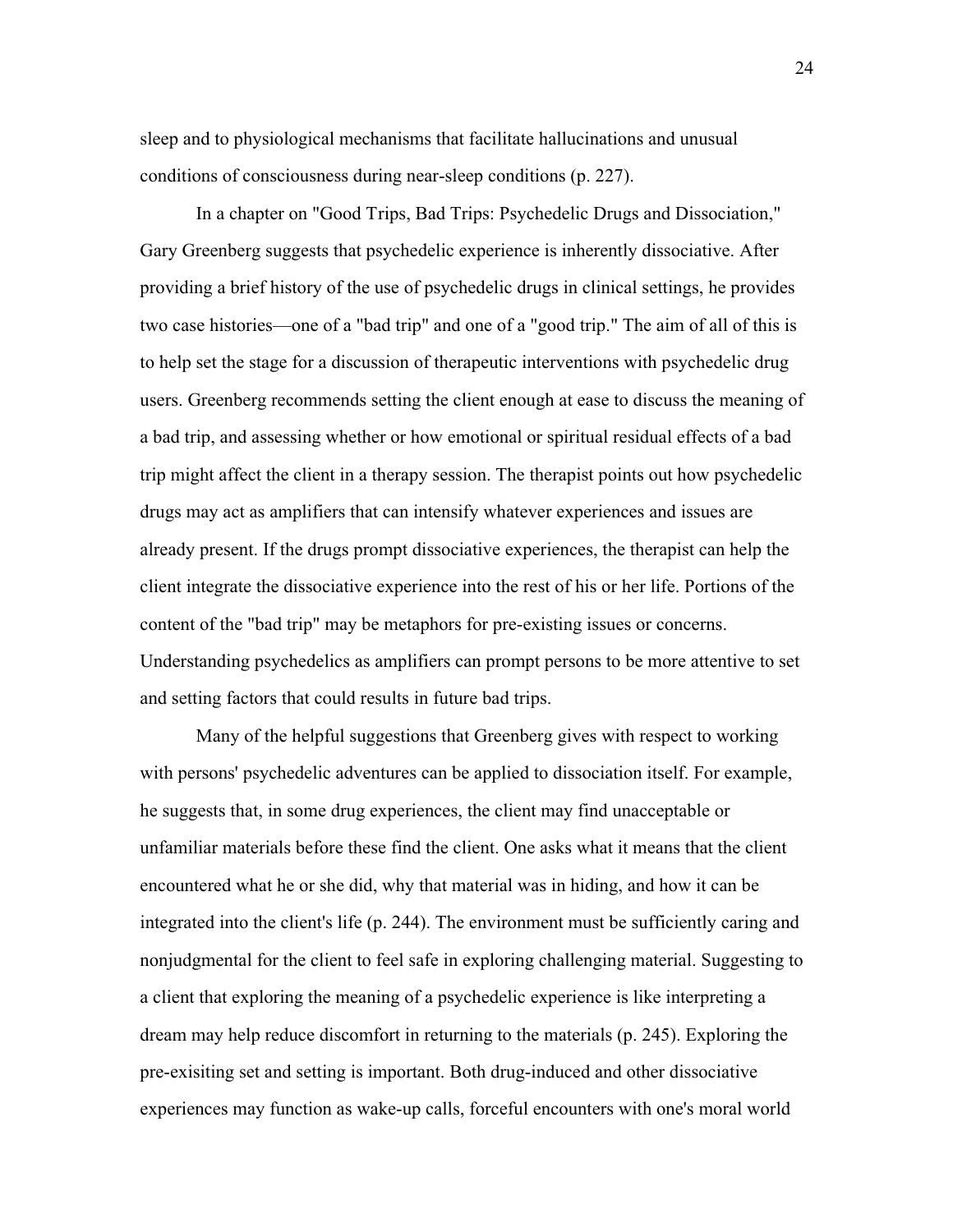(p. 245). A helpful question, for both drug user and dissociative client, could be "What are you trying to tell yourself about your life [by means of this trip or dissociative experience]?" (p. 245).

To this reviewer, the power of some psychedelic agents in promoting feelings of intimacy and empathy suggests possible ways in which some psychedelic experiences could be explored as facilitators of certain forms of psi and exceptional human experiences that seem to be fostered under intimate and empathic conditions.

In a chapter entitled, "Dissociation in Terror of Death: The 'Hypnoid State' Revisited," Daniel Lapin describes a form of dissociative response to trauma that used to be called the "hypnoid state" by early psychoanalysts. He gives two cases examples of this condition of dissociative trance—describing its character and the conditions that might provoke it. Lapin identifies the terror of death, involuntary surrender, a false sense of being in control, analgesia, and posttraumatic amnesia as essential features of this state. He suggests "thralldom" as a fitting term for the state. He includes materials in which the state is distinguished from hypnosis and autohypnosis, and provide a model of the defenses and other processes that may be involved in dissociative thralldom. According to Lapin, a danger of dissociative thralldom is identifying with one's abuser and reenacting abuse as a perpetrator. He suggests examining the dissociative experiences of abusers as well as those of the abused (p. 269). While dissociative thralldom may originate as a defense against the experience of anticipated re-abuse and against recall of past trauma, it is "a cruel irony that the defense renders the victim more vulnerable to reenactment" (p. 270).

Lapin sprinkles the chapter with frequent references to similar processes described in fictional accounts of the vampire—especially Bram Stoker's work. It struck this reviewer as interesting that Lapin cites anecdotes from fictional accounts just as readily as he cites nonfictional cases as he sketches the qualities of the thralldom experience. I am reminded of the comments of one of the Expert Outsider Readers for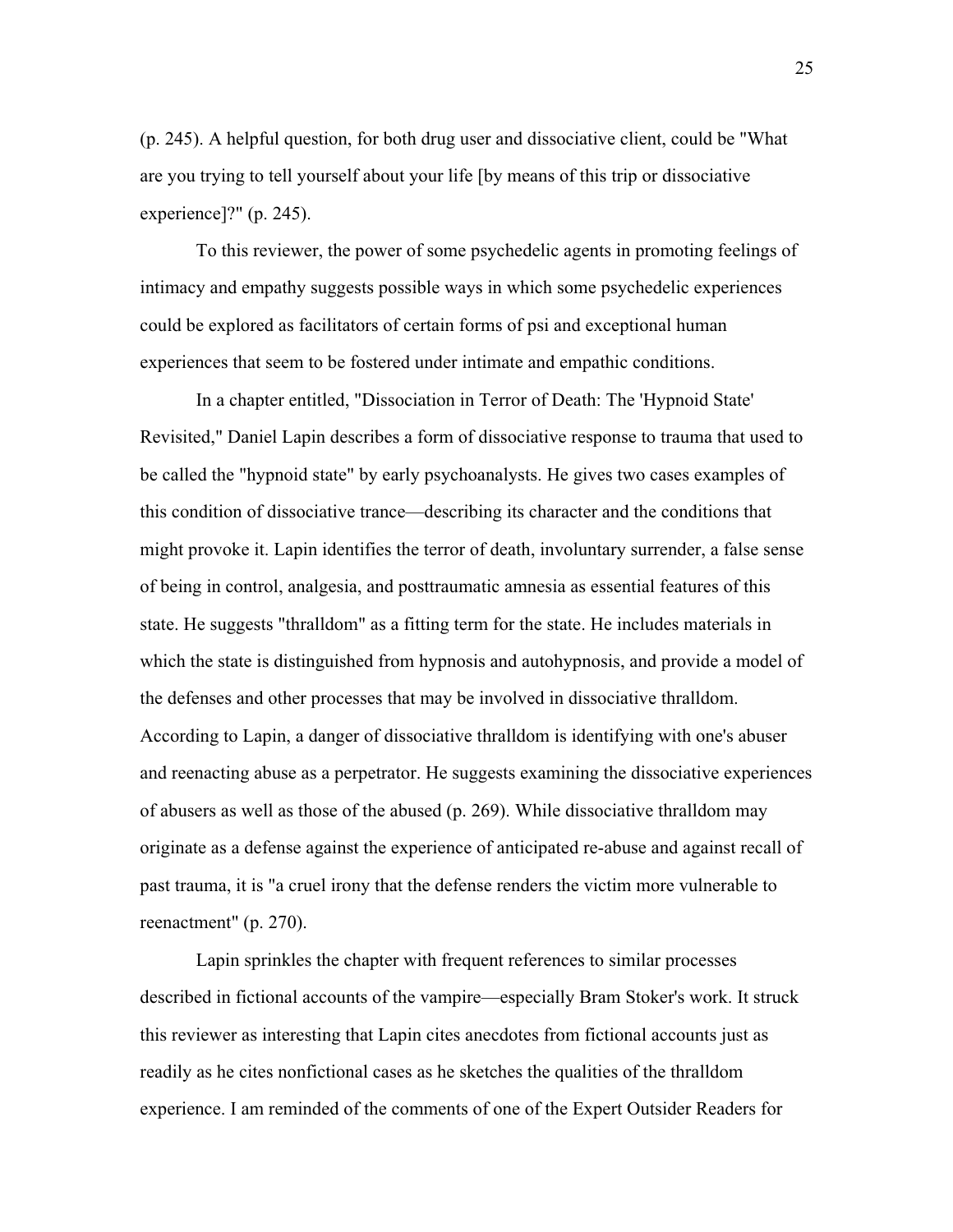one of our Institute's doctoral dissertation students who reprimanded the student for not citing a particular response pattern of Sherlock Holmes in his review of relevant literature. This is somewhat humorous. However, it also suggests that it may indeed be profitable to mine the psychological and spiritual wisdom of fiction, poetry, art, and music, rather than seeking information only in conventional, nonfiction reports in the "primary professional literature."

In their contribution, Steven Lynn, Judith Pintar, and Judith Rhue describe "fantasy proneness, dissociation, and narrative construction." As usual, the chapter begins with two short case studies of fantasy-prone individuals—one positive, one negative. The first person had always been encouraged by her parents to fantasize and fantasy had always been an integral and prized part of her life. The second person had a history of severe abuse (a theme which runs through so many of these narratives and chapters), and her fantasy life was chaotic, uncontrolled, and sometimes terrifying. The authors claim that most fantasy-prone persons are happy and well adjusted; however, a subset of such persons experience difficulties and serious emotional problems.

Fantasy-proneness was first addressed by Sheryl Wilson and T. X. Barber in the early 1980s; they suggested that as much as 4 percent of the population had this trait, which they had identified in their excellent hypnotic subjects. Fantasy-prone individuals evidenced profound involvements in fantasy—many spending more than half of their waking life fantasizing, generating vivid imagery and hallucinating objects and events realistically enough to produce strong physical and emotional reactions through these images. They also reported great sensitivity to, for example, televised violence, had frequent psychic and out-of-body experiences, and occasional difficulty distinguishing their fantasies from "reality" (p. 278). In pursuing this syndrome more deeply, the authors of this chapter have, over the past 13 years, screened more than 10,000 college students in order to study more than 250 fantasy-prone individuals. They were able to confirm Wilson and Barber's finding that fantasy-proneness was correlated with high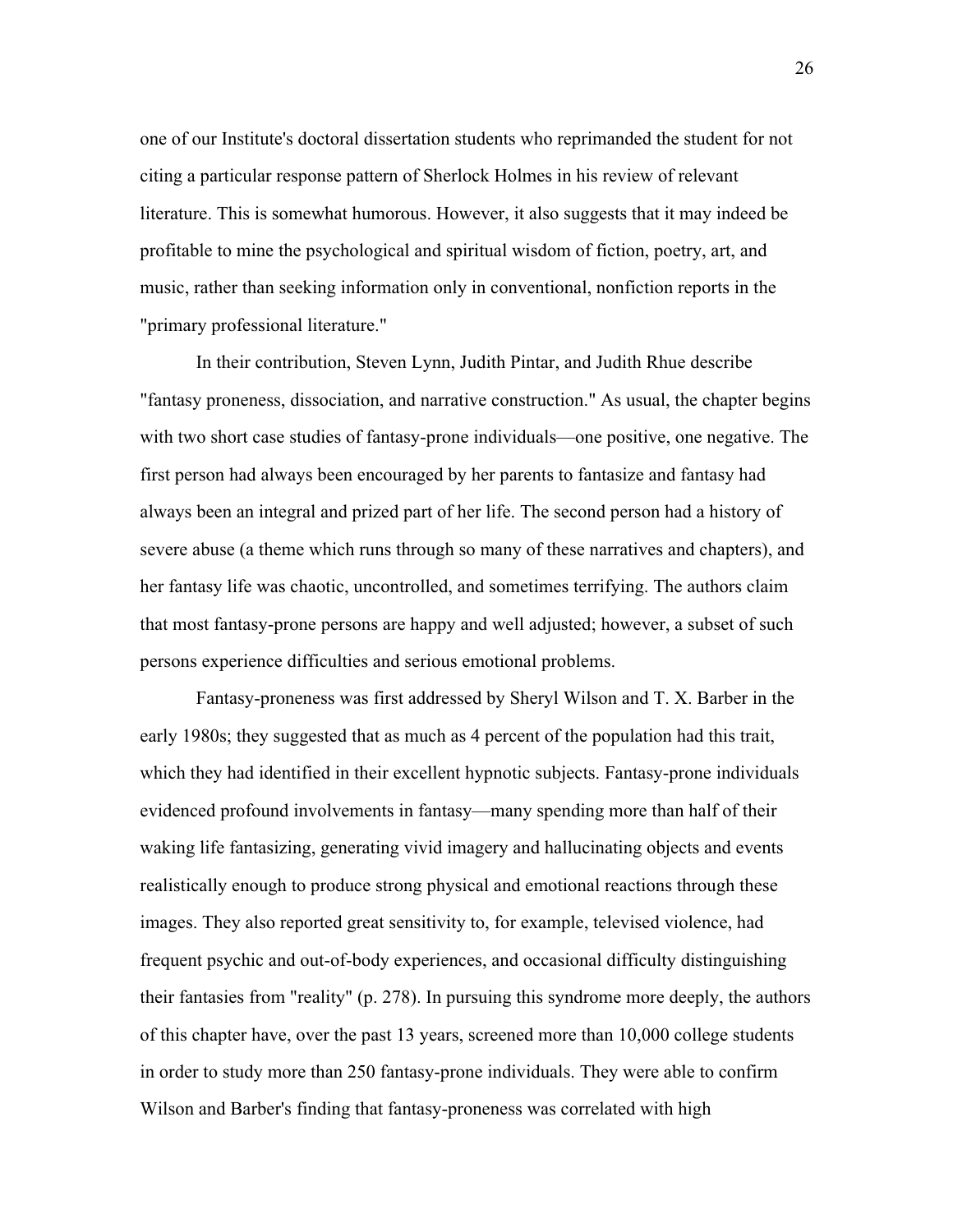hypnotizability (although the correlation was not as high as Wilson and Barber had suggested). There seemed to be two major paths to fantasy-proneness in later life: (a) encouragement to fantasize, in childhood, by a significant adult; and (b) fantasizing and involvement in imaginative activities in coping with or escaping loneliness, isolation, or punishment (p. 279). Nearly 30 percent of their fantasizer participants—compared to none of the less fantasy-prone participants—reported severe physical abuse as children. To the present reviewer, it is unclear whether actual abuse was higher for these fantasizers or whether their greater sensitivity and fantasies resulted in magnifying or exaggerating physical injuries that really were comparable to those of non-fantasizers. Fantasizers also reported greater loneliness, greater enjoyment of imaginary games and solitary play, and less enjoyment of playing with friends, compared with non-fantasizers. Fantasizers had more unconventional thinking. They generally were well-adjusted. A subset of fantasizers, however, was at risk for serious psychological problems. The incidences of physical abuse and, to a lesser degree, sexual abuse, were greater in fantasizers than in non-fantasizers. The authors conclude that fantasy proneness and abuse, when both present, may combine to increase the risk of psychopathology. Through reviewing published literature and through their own work, the authors suggest a connection between fantasy proneness and various dissociative features and syndromes, and they suggest that "fantasy might be an important substrate of dissociative symptoms" (p. 282). The authors suggest that the imaginative skills of fantasizers may have been used "deliberately" to help them escape unpleasant circumstances in the past (typically, as children). Some continue to be able to control their imaginative departures from the present, whereas, for others, such dissociations may become uncontrollable and lead to the recognized dissociative syndromes.

The authors report moving toward viewing the vivid imaginings of fantasizers in narrative terms. "What fantasy-prone persons do best is create absorbing narratives" (p. 288). They "create convincing scripts" (p. 288) that they are no longer in their bodies and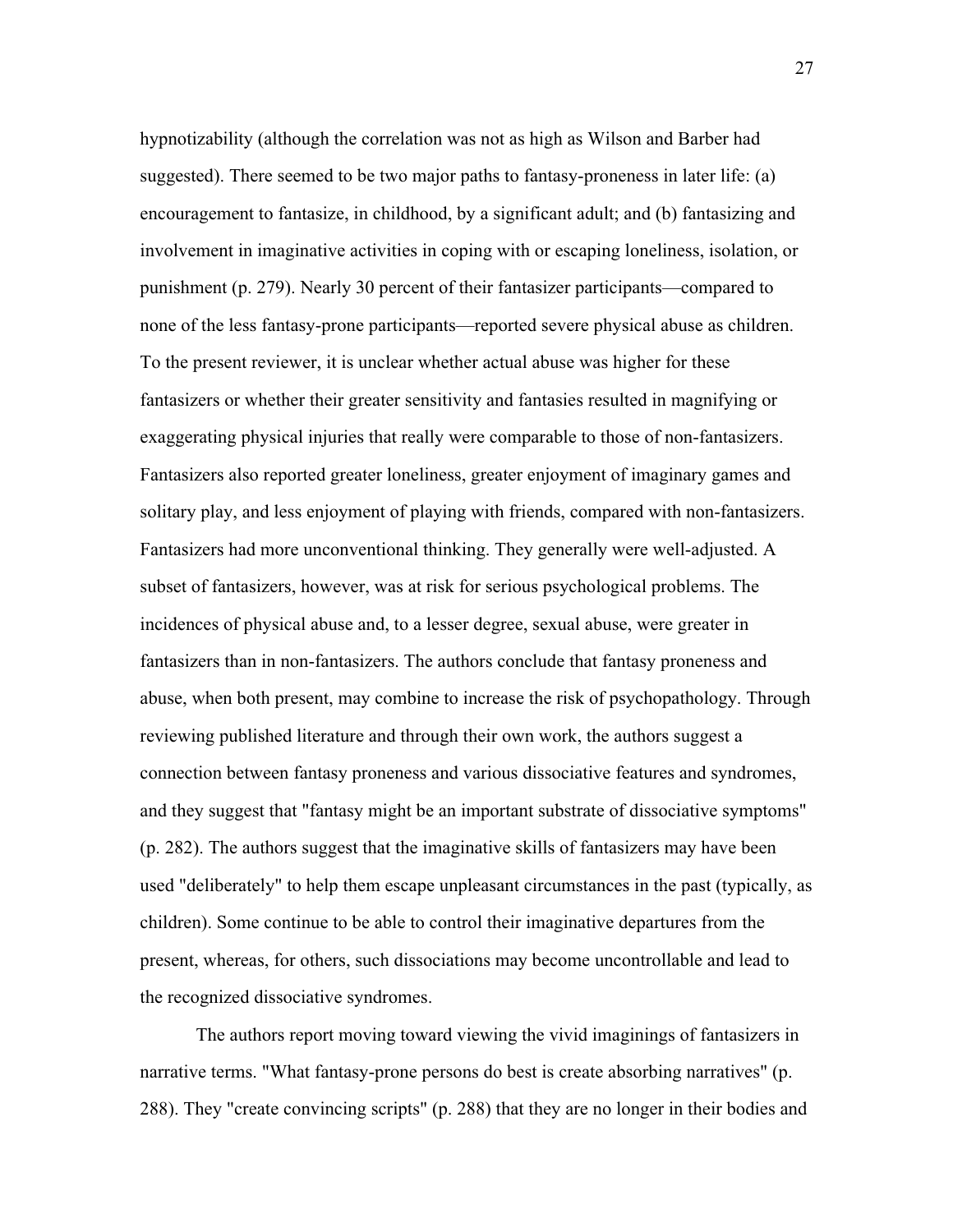that they can travel outside and inside themselves in various ways. Some of these "goings away" can result in missing time and in memory losses (in many of which, absorption in imaginative content may be so deep that it prevents initial registration of external information; memories that are never formed, obviously, cannot be retrieved). Social dimensions (e.g., other shared social narratives from those around us, from books, from movies, and so on) inform the creation of new narratives. Persons (especially strong fantasizers) who experience discontinuous life events or inconsistent treatments from significant others (e.g., abuse from a parent who is "supposed" to act otherwise) may create, and live according to, similarly discontinuous, inconsistent, or multiple scripts. Various dissociative "disorders" may be new narratives created to provide the best possible fit with what is observed to be a fractured and inconsistent world—part of "the innate tendency to organize the self and represent reality in narrative terms" (p. 299). Thus, multiplicity may be an accurate reflection of lived experience (p. 296). The therapeutic implication of all of this is that " if narratives can be written, they can be rewritten along more adaptive, self-serving lines. Hence, we work with clients to engender a sense of possibility that they can create a different, hopefully better, or at least more functional, cohesive, and empowered self" (p. 297). This view closely resembles Rhea White's view (described earlier) of life-depotentiating and life-potentiative narrative accounts of EHEs, and how the former might be converted into the latter. The authors suggest the possibility of deautomatizing dissociative reactions by identifying relevant internal and external triggers, and teaching clients self-control and grounding techniques. Gestalt and role-playing techniques may be used to identify and integrate conflicting narratives. They point out that because fantasy-prone persons are often highly suggestible, they are at risk for iatrogenic creation of DID by therapists who are insufficiently careful or thoughtful.

In reading this chapter, I found myself wondering whether a re-framing of experiences in narrative terms really adds anything new or profound, or whether this is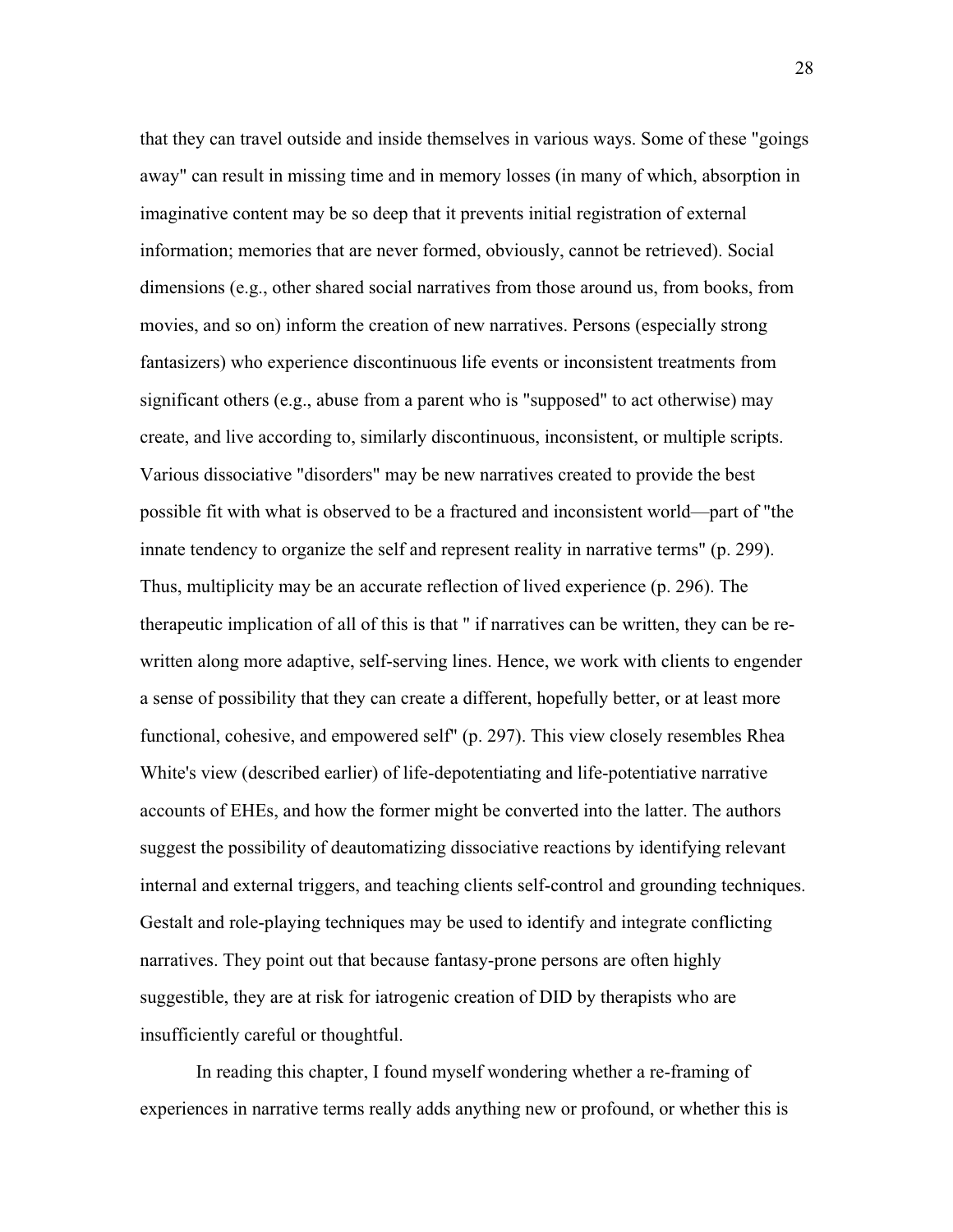simply another (and currently popular) way of simply describing what happens and what we already know? What advantage is there in speaking of "narrative themes" rather than, simply, "behaviors"? One answer to this question is that narratives can more directly address issues of meanings and interpretations. On the other hand, if "behavior" is more broadly construed, if attention is given to subjective reactions, and if larger contexts and associative nets are considered, even "behavioral" considerations could be expanded to address, albeit more indirectly, the important issues of meaning and interpretation.

Although it is admitted that most fantasy-prone (an awkward term, since it has negative connotations) individuals are well-adjusted, happy, and, perhaps, unusually creative, the authors devote most of their chapter to describing the difficulties of the smaller subset of fantasizers who are at risk for serious psychological disorders. This is but another illustration of how bad news shouts out louder for our attention than does good news, and how psychologists—and even transpersonal psychologists—continue to emphasize deficits and difficulties, rather than growth and exceptional positive experiences.

Michael Barclay contributes a chapter on metaphoric truth and narrative structure, focusing on metaphor in narratives produced by dissociative patients. This theme fits nicely with papers published recently in the *Journal* on common metaphors used by professionals and by the public in "explaining" psi functioning (Williams, 1996; Williams & Dutton, 1998). Barclay suggests that the "kernel of truth" within a story is a metaphor and that key metaphors can be the "focal points of therapeutic interventions" (pp. 306, 307). He illustrates the possibilities of "metaphorical truth" (as distinguished from "historical truth") through examples of dissociative narratives (e.g., alien abductions, channeling). In the former, for example, an alien abduction metaphor can describe an event accurately, albeit in metaphorical accuracy, and also can defend against additional anxiety. In a possible instance of early childhood sexual abuse, a metaphorical cover story/narrative ("My abuser is an alien") can address one of the meanings of "alien" (from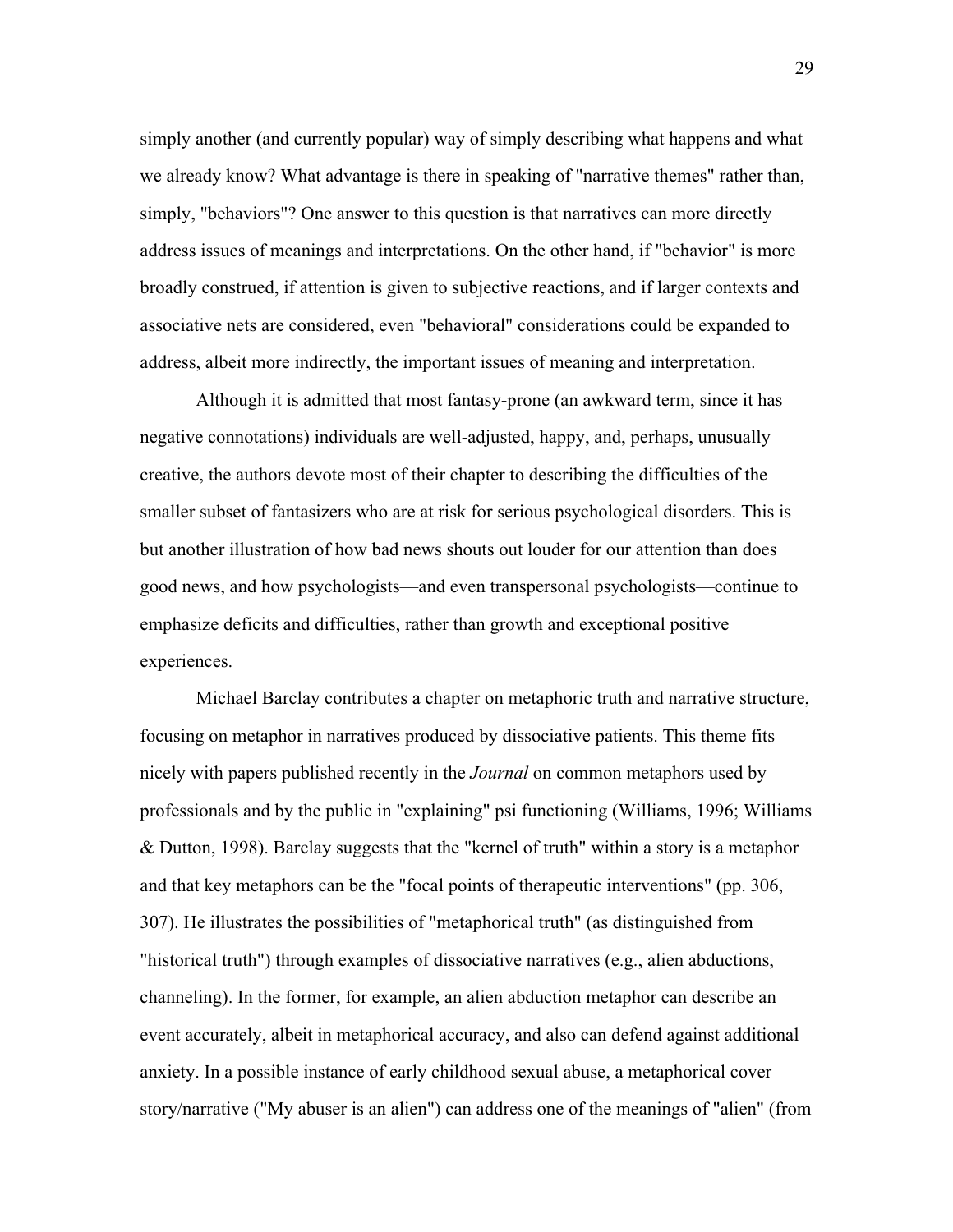the culture, from the family, from the child's expectations) in a curious, yet adaptive, manner. The metaphor "has value both as a dissociative defense against anxiety and as a poetic description of the alienation at the root of the sexual abuse experience" (p. 309). Similarly, "a patient with dissociative tendencies is ripe for the discourse and practice of channeling" (p. 315). Barclay usefully points to *personifications* as metaphors that allow us to understand a wide variety of experiences in terms of familiar qualities that we associate with humans.

Of course, Barclay does not make this connection, but the psi researcher may do well in appreciating the relevance of personification in connection with various psi incidents. This is most obvious in cases of poltergeists, hauntings, mediumistic communications, and other forms of survival-suggesting evidence in which information or events are not taken in simple, descriptive forms, but are contextualized as instances of human or discarnate agency. Personification or, more generally, *dramatization* may provide important keys to our understanding of particular psi incidents or in understanding psi in general. Perhaps apparent transfer of information or transfer of energy are incidental to the greater "lessons" of interconnectivity or of limitations of our conventional apprehensions of space and time that psi episodes can provide. Psi itself, in forms of telepathy, clairvoyance, precognition, and psychokinesis, may simply be metaphors, personifications, or dramatizations of a "something else" which we attempt to grasp, however imperfectly, through the application of more familiar labels and processes. This suggests that there may be degrees or layers of metaphorical truth, and that our very conceptualizations of psi and of posited psi processes may themselves be metaphors of certain types—albeit subtle and often unrecognized.

A downside of metaphorical "explanation"—which Barclay does not address—is that the heart of metaphor is explaining one thing in terms of another thing. Ultimately, this involves an explanation of *x* in terms of what *x* is not. Whereas this provides certain feelings of understanding, the metaphorical approach loses the unique features of what is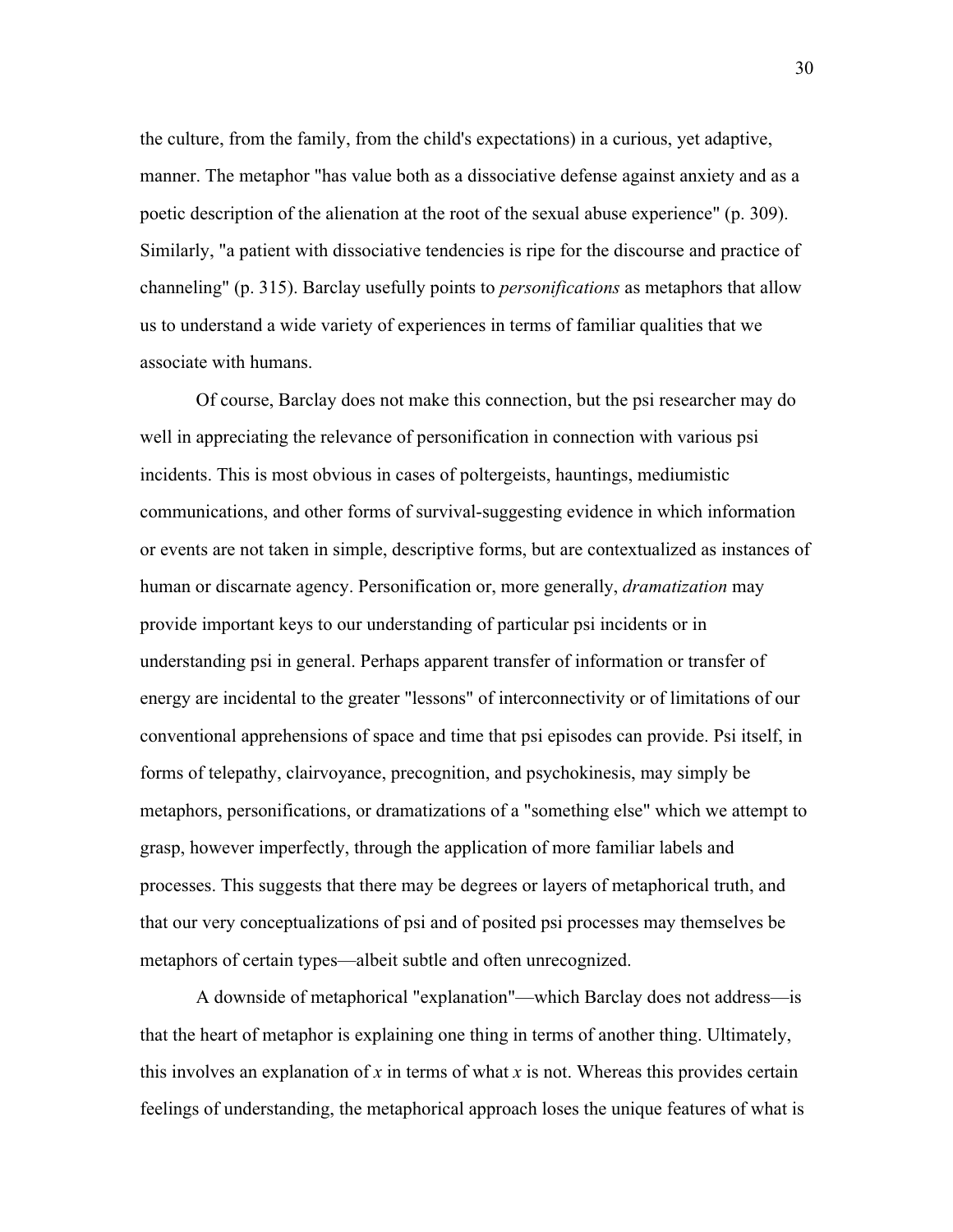to be understood, in the service of an explanation in terms of something else that does not possess those unique features. Important aspects of the value, meaning, and nature of the unique case are neglected in such explanations.

I found the writing in this chapter to be abstract and difficult, at times, with minimal help from what could have been clarifying examples. The chapter did, however, serve to trigger thoughts that may be valuable far outside the immediate domain of narrative and dissociation that was being addressed. Metaphors can supply a particular type of understanding or explanation. Beyond this, it is possible to begin *acting* on the basis of one's metaphors. Such actions can deepen the reality of the metaphor. Depending upon the nature of the metaphors and the nature of the prompted actions, such acting out of metaphors can be adaptive or dangerous. Further, like narratives themselves, metaphors can be changed, with resulting positive or negative consequences.

Susan Marie Powers provides a penultimate chapter on dissociative narratives and veracity. Powers points to different forms of "truth." Historical or veridical truth is the form that is typically privileged—by ourselves in our everyday interactions with the world and with others, by the clinical psychology perspective, by those engaged in legal or forensic work, and by parapsychologists in our continuing quest for "proofs" of the psi processes we investigate. However, the self-perceived "truths" of narratives and of experiences that must be expressed in metaphorical words or other words (even if they fit poorly or not at all) in order to be communicated to others—these, too, can have profound impacts as great as—or greater than—the historical truths that may or may under underlie such narratives. Hermeneutical approaches can be helpful in exploring the insights that may be latent within even the most outrageous narratives.

Powers discusses the roles of others in the co-construction of narratives. She gives excerpts of a therapy transcript that indicates how therapists can exceed the bounds of helpful co-construction of narratives and actually implant ideas, interpretations, and false memories into vulnerable patients. Here, "cautious coconstruction [can become]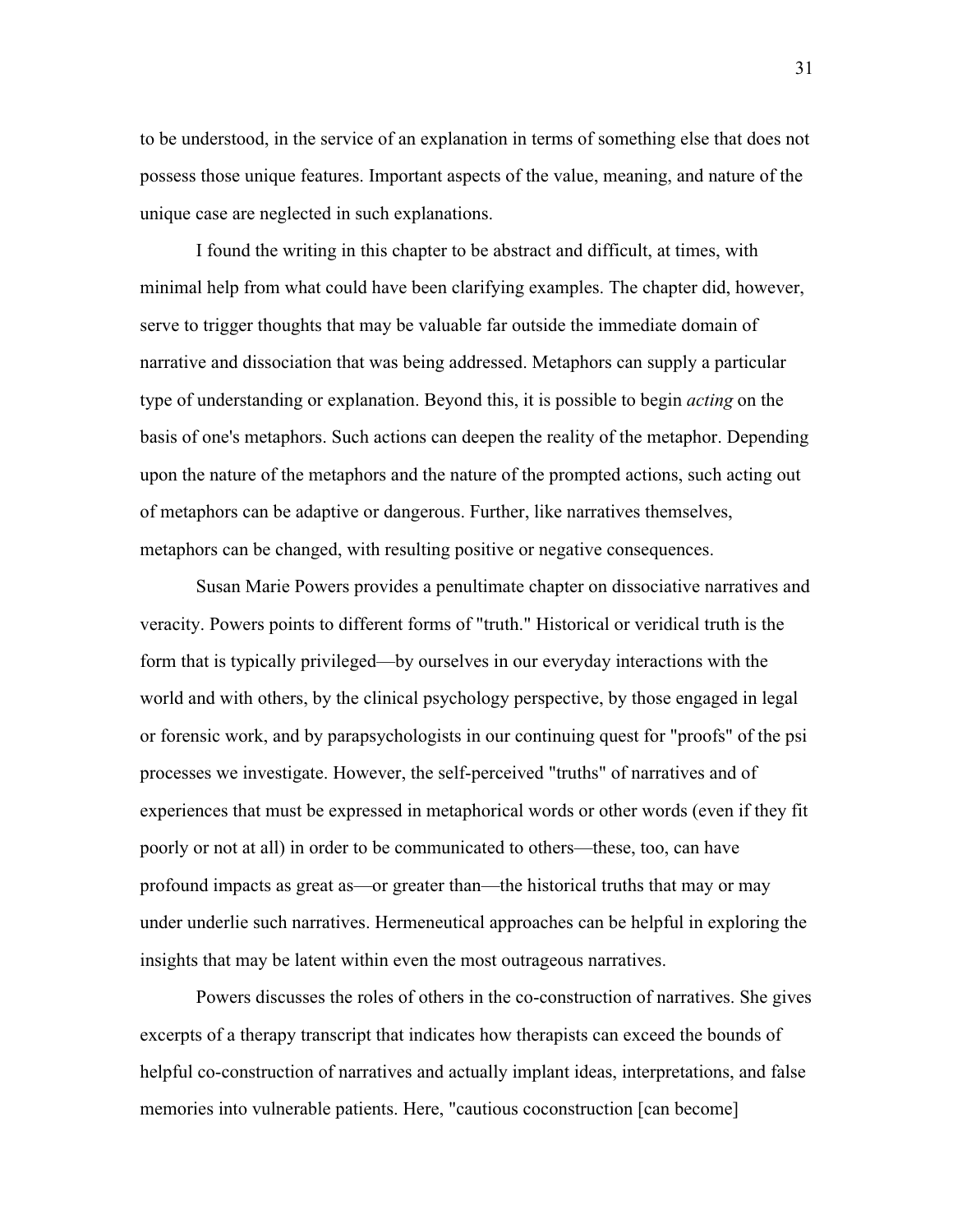irresponsible contamination" (p. 331). Powers continues to supply views on possible ways in which narratives are formed, as well as useful thoughts on possible side effects and aftereffects of narratives.

The chapter contains what to this reviewer are two especially profound statements regarding narratives. The first is a quote from Donald Spence:

[For the patient] language is particularly ill-suited to the task of describing visual stimuli; and how often the need to express an idea or scene in words takes precedence over the need to be truthful. What is sayable may preempt what is really remembered . . . . The patient may be lulled by the demand to be verbal in place of being accurate. (Spence, 1982, p. 280) The second quote is from Powers herself:

As the patients struggle to articulate important ideas or recollections, they may find that descriptions of emotions and sensations prove to be inadequate. Yet, the truth of an experience could be approximated by telling of a story, perhaps a fantastic story of a poorly understood trauma. Dissociative narratives then may be vehicles conveying extraordinarily upsetting experiences certain persons may have undergone. (p. 332)

If the context is expanded to include not only upsetting or traumatic experiences, but unusual experiences of any kind, I feel these comments can be usefully taken to heart by anyone studying spontaneous psychical experiences, laboratory-facilitated psi experiences, or other forms of exceptional human experiences. We may profit from being willing to seek and recognize the languages of the experiences themselves, rather than demand that those experiences speak an only somewhat appropriate language of our own that does not remain sufficiently faithful to the experience or adequately express its essential core.

In the book's final chapter, Stanley Krippner discusses "The Varieties of Dissociative Experience"—the title suggested, perhaps, by William James' classic *The*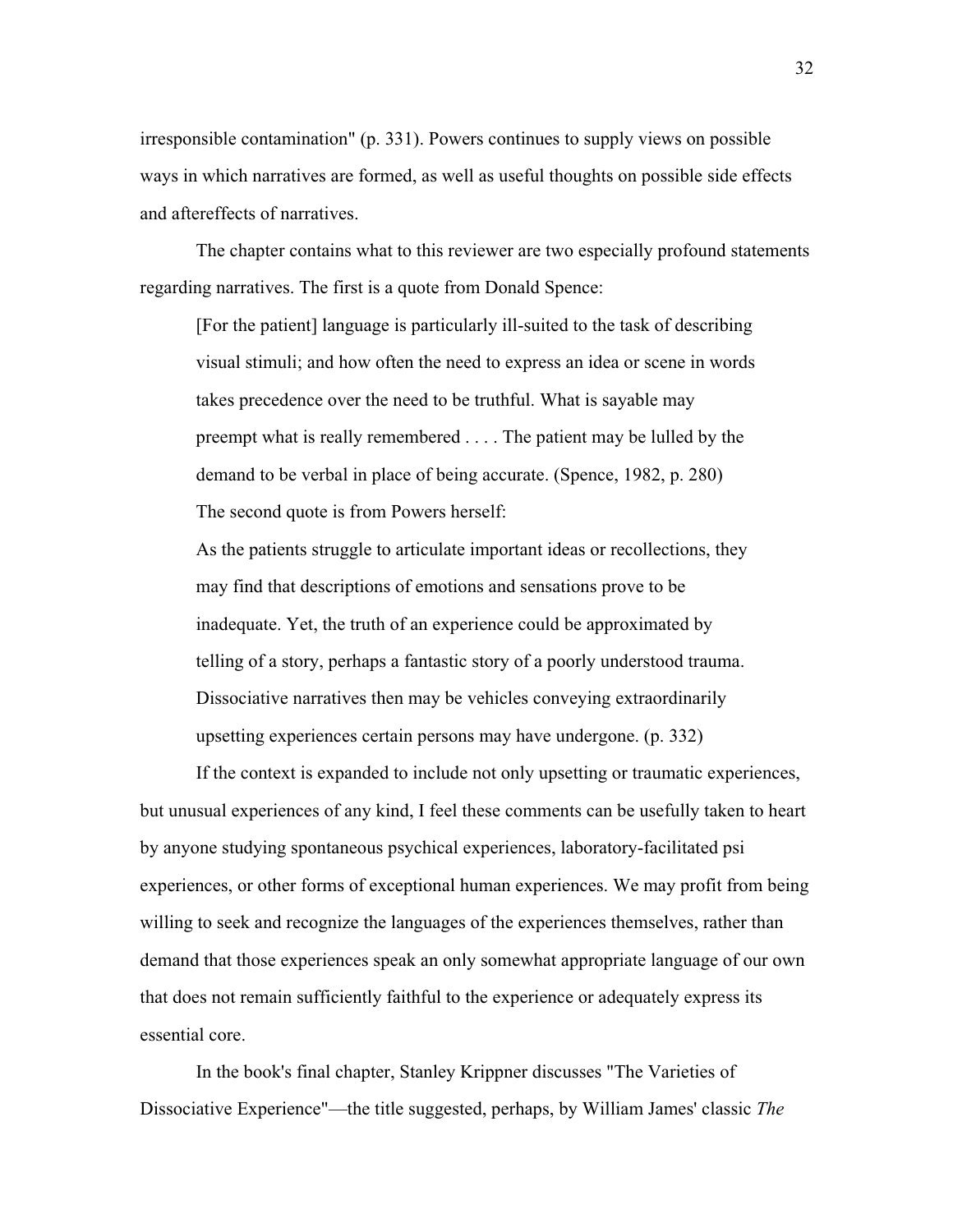*Varieties of Religious Experience*. Krippner reprises his three-part model of dissociation, described in the book's first chapter. The chapter emphasizes the great variety of forms that dissociation may take—in its various manifestations, in the ways these forms are expected or not or valued or not in different cultures, in how different cultures do or do not provide sanctioned ways of expressing dissociation, and in how the forms may be adaptive or maladaptive.

Krippner points out that Western psychology and psychiatry take the integrated self for granted and, therefore, treat dissociation as a pathological condition to be overcome. He reminds us that struggles for such an integrated identity are not as necessary "in societies where personal identify is more closely associated with that of the group, and where alternative identities are encouraged for spiritual, artistic, or ceremonial purposes. In these instances, alternative identities often enhance the individual and his or her social group" (p. 338). There follow sections that present some of the instances in which dissociation may be adaptive—certainly in other cultures wherein the individual self and its integration are not as privileged as they are in our own culture, but even in many cases within our culture. Dissociation need not be uncontrolled or dysfunctional. Other chapters within this work, as well as many observations not treated in this book, point to the deliberate fostering of various forms of dissociation, and many forms of dissociation—whether deliberate or spontaneous—may take the form of exceptional, rather than pathological, human experience. Krippner suggests that the widespread prevalence of dissociation is, itself, evidence for its survival value, and he mentions several ways in which such adaptive functions may be served.

In a section on diagnosis, Krippner reminds us of the dangers of imposing our own Western culture-bound interpretations and nomenclature upon forms of "dissociation" in other cultures that may or may not be the same things observed here, and certainly may not be interpreted or valued in similar ways. It is important that "diagnoses" reflect the experiences and views of other cultures, and reflect the larger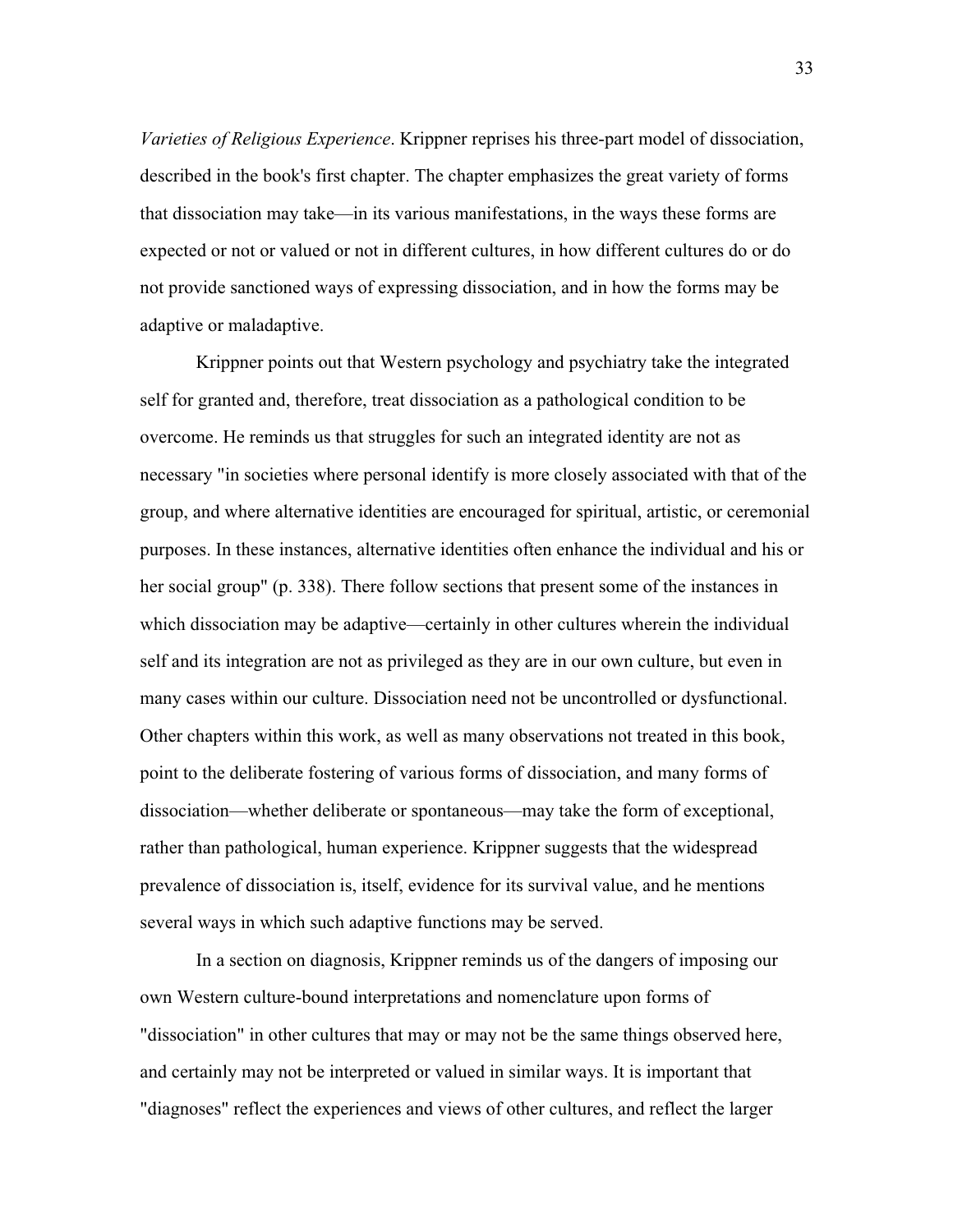contexts in which the experiences occur. In this, cultural psychology—which would honor cultural differences as well as commonalities—would have much to offer, in helping us appreciate a great variety of dissociative experiences—both inside and outside of our own culture—on their own terms.

Following sections on psychotherapeutic implications, on the values of schemas, personal myths, and mythic narratives, and on the value of dissociation as a way of revealing and fostering our human potentials in greater ways, Krippner ends his chapter with this challenge, which serves as a fitting conclusion for both the chapter and the book:

Now is the time for the wisdom of imagination, intuition, fantasy, visions, dreams, and other properties of life-potentiating dissociative experience to join intellect and reason in constructing cooperative and collaborative lifestyles for a pluralistic world. (p. 356)

The book, as a whole, hints at the great variety of dissociative experiences, their possible functions, and their challenges. The book's title—which echoes the title of a book by J. M. Glass, *Shattered Selves: Multiple Personality in a Postmodern World*—is, for this reviewer at least, unfortunate. *Broken images, broken selves* seems to have a negative valence. To me, broken implies something that was once intact, and it may imply a departure from an alternative "unbroken" condition or state that is normatively "good." The book's title and its cover illustration (featuring a small child in a bottom compartment of a wardrobe, amidst items of clothing in other compartments—all done in a faded, purple monochrome) certainly do not convey a positive feeling. With the exception of the chapters by Michael Grosso and by Rhea White, sections of Krippner's own chapters, and other mentions here and there, most of the book chapters dwell on the dysfunctional aspects of dissociation, deemphasizing the possible positive and healing aspects of these experiences. Referring to a section of T. S. Eliot's *The Waste Land*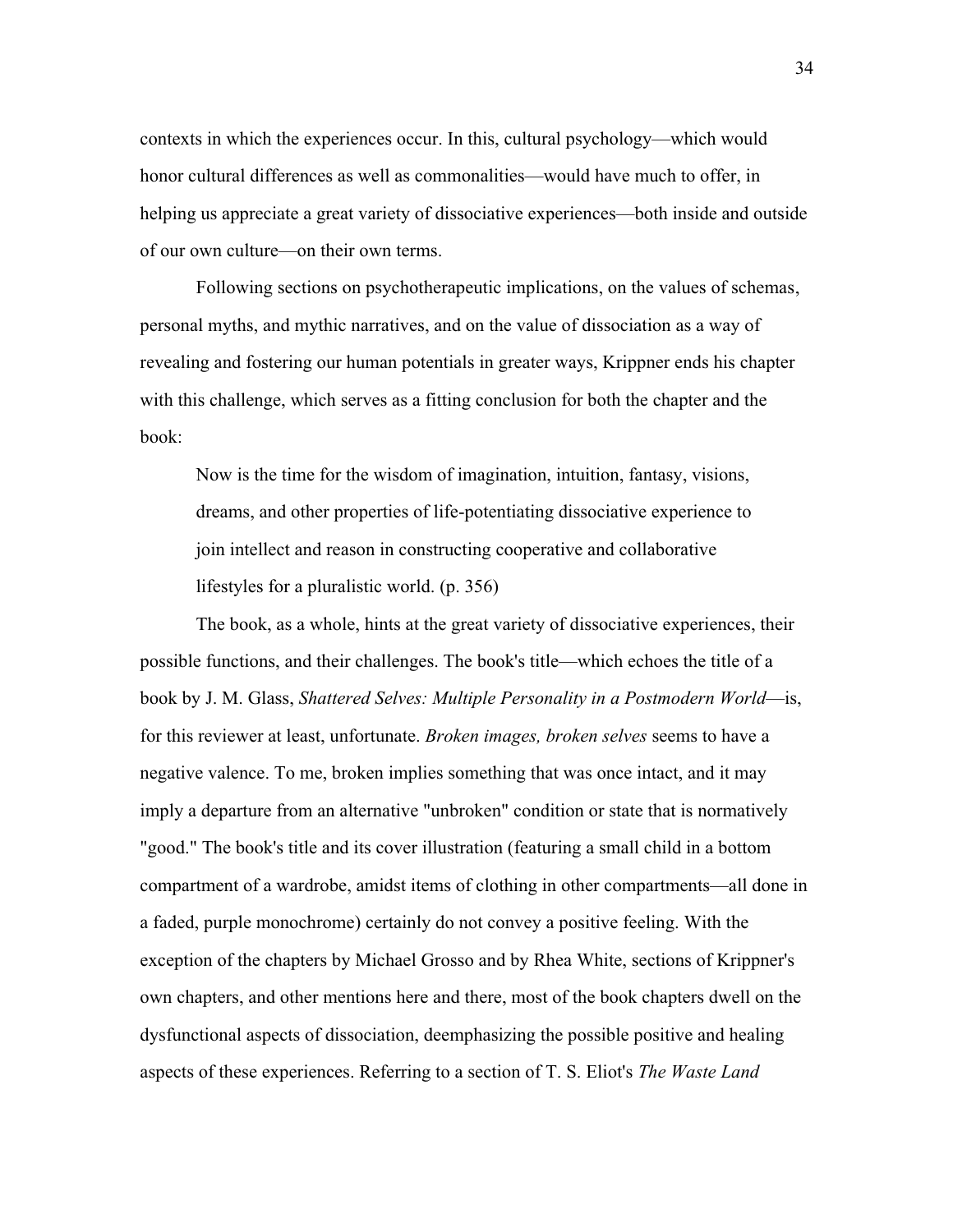mentioned in the book's Introduction [". . . for you know only / a heap of broken images . . ."], the editors state:

Dissociation not only resembles the "handful of dust" and "stony rubbish" written about by Eliot; in some times and places it enhances rather than reduces the human condition, just as some "branches grow" from the

wasted land following a rain the "restores life" to the parched earth. (p. x) Although the editors and many of the contributors allude to the life-potentiating possibilities of dissociation, the "default mode" of many of the chapters tends toward the maladaptive aspects of dissociation and toward the value of integration of the diversity of aspects within us. Perhaps if *differentiation* of our qualities and characteristics were emphasized, rather than the *dissociation* of these same qualities, there would not be as great a tendency to think of them as broken pieces in need of reassembly or melding. Differentiation need not imply dissociation, and dissociation need not suggest pathology.

Technically, I found the organization and layout of the book to be good. To me, the index was sketchy and was not particularly helpful as I tried to re-locate certain topics. The copyediting of some of the chapters was not as careful as it could have been.

I did not gain any special or especially profound insights from reading this book. It did, however, provide a broad and useful survey of the territory of dissociation, some views of dissociation other than the usual culture-bound and pathology-driven ones, and the individual chapters provided rich sets of references that promise to be helpful in more thorough scrutinies of this particular terrain. We can be indebted to the editors for providing this useful service.

#### References

Batcheldor, K. J. (1966). Report on a case of table levitation and associated phenomena. *Journal of the Society for Psychical Research, 43*, 339-356.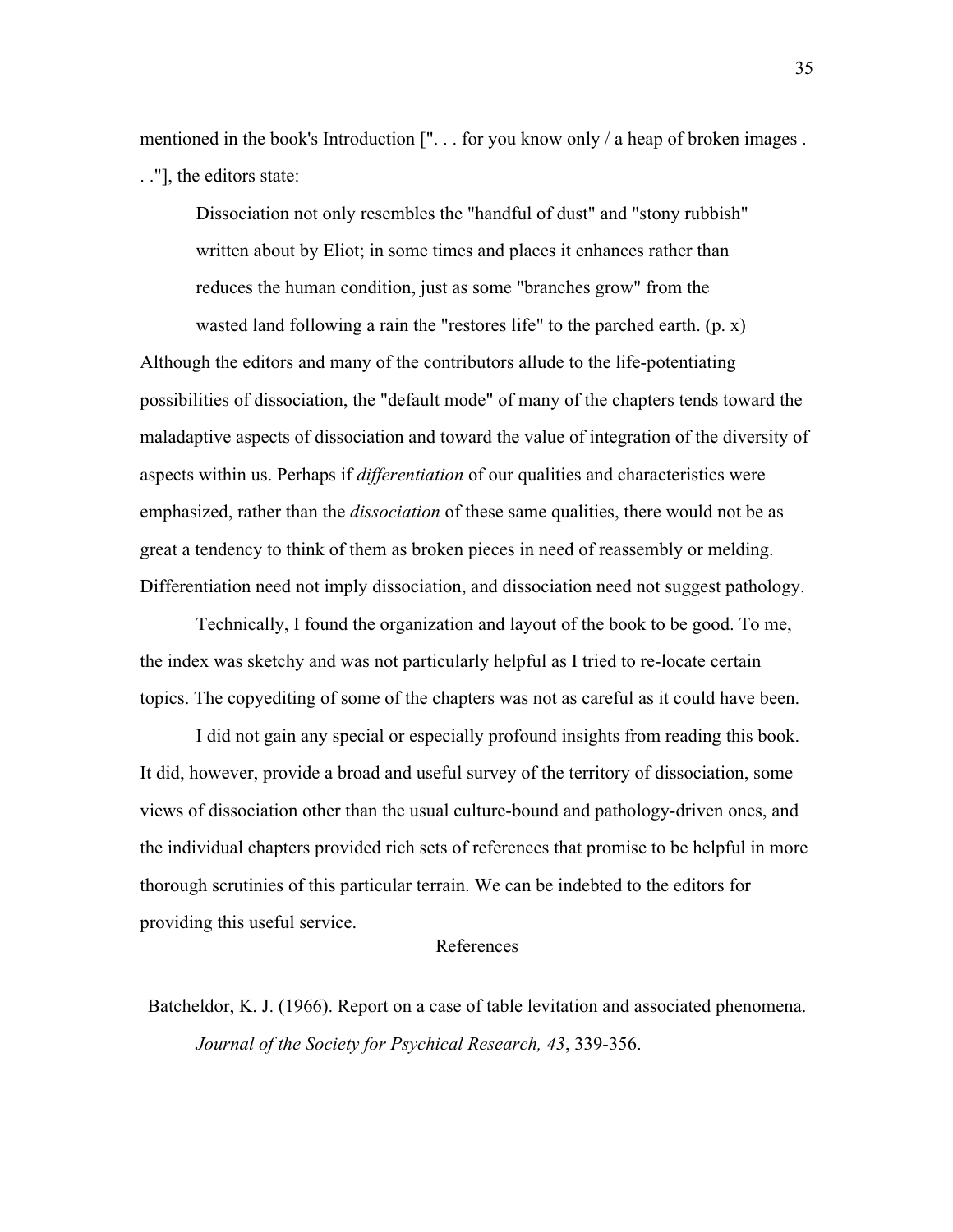- Ellenberger, H. F. (1970). *The discovery of the unconscious: The history and evolution of dynamic psychiatry*. New York: Wiley.
- Freud, S. (1954). *The origins of psycho-analysis—Letters to Wilhelm Fliess, drafts and notes: 1887-1902* (M. Bonaparte, A. Freud, & E. Kris, Eds.) (E. Mosbacher & J. Strachey, Trans.). New York: Basic Books. (Original letter written in 1896)
- Gantt, W. H. (1966). Reflexology, schizokinesis, and autokinesis. *Conditional Reflex, 1*, 57-68.
- Gazzaniga, M. (1970). *The bisected brain*. New York: Appleton-Century-Crofts.
- James, W. (1985). The varieties of religious experience. New York: Penguin. (Original work published in 1902)
- McMahon, J. D. S. (1998). The anatomy of ritual. *1998 Annual Conference Proceedings of the Academy of Religion ad Psychical Research*, 49-56.
- Pennebaker, J. W. (1995). *Emotion, disclosure, & health*. Washington, DC: American Psychological Association.
- Schwartz-Salant, N., & Stein, M. (Eds.). (1991). *Liminality and transitional phenomena*. Wilmette, IL: Chiron.

Wickramasekera, I. (1989). Risk factors for parapsychological verbal reports, hypnotizability, and somatic complaints. In B. Shapin & L. Coly (Eds.), *Parapsychology and human nature* (pp. 19-56). New York: Parapsychology Foundation.

- Williams, C. (1996). Metaphor, parapsychology, and psi: An examination of metaphors related to paranormal experience and parapsychological research. J*ournal of the American Society for Psychical Research, 90*, 174-201.
- Williams, C., & Dutton, D. (1998). Metaphors and lay theories of psi experiences. *Journal of the American Society for Psychical Research, 92*, 52-68.

*William James Center for Consciousness Studies*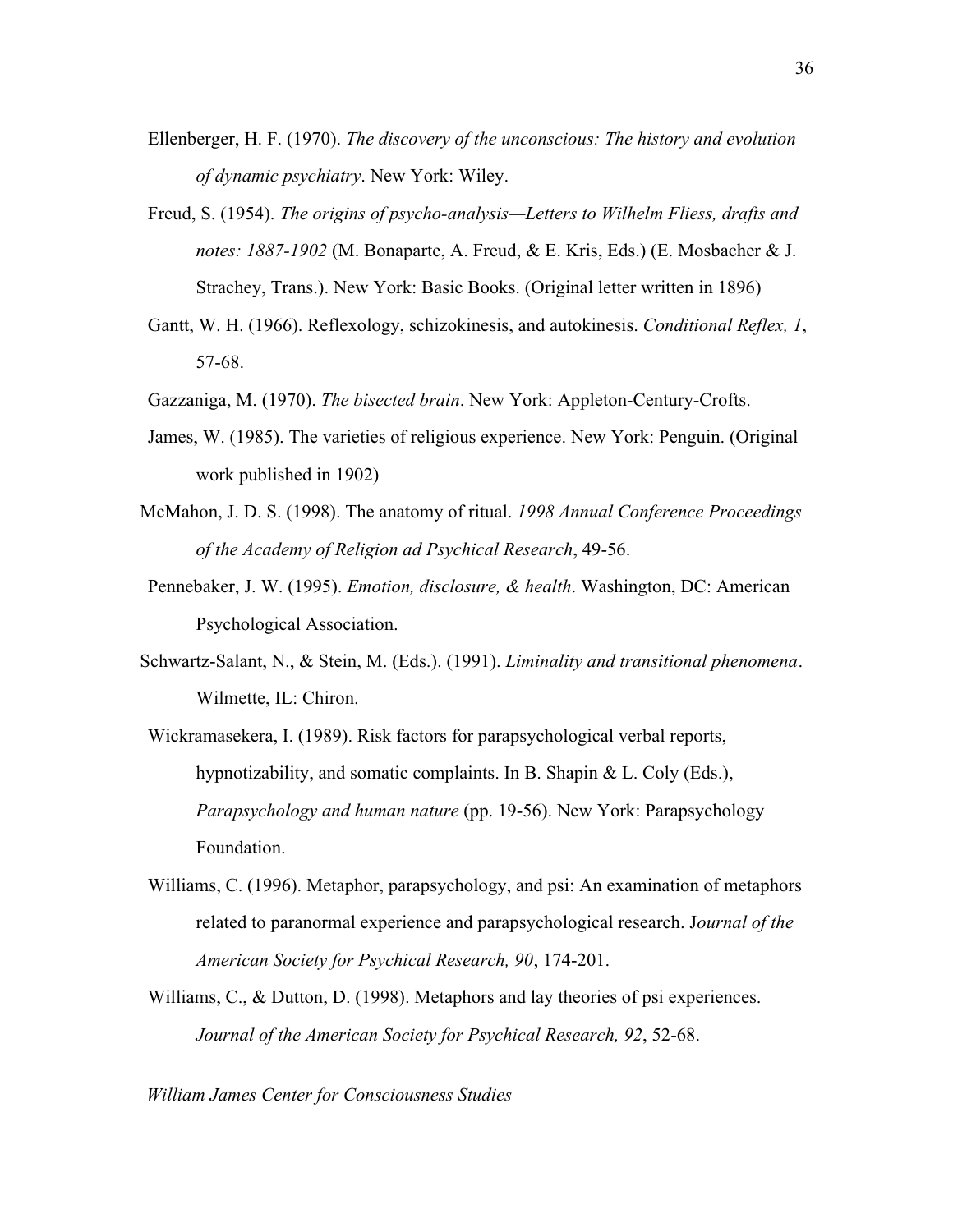*Institute of Transpersonal Psychology 744 San Antonio Road Palo Alto, California 94303*

## **{ see next page }**